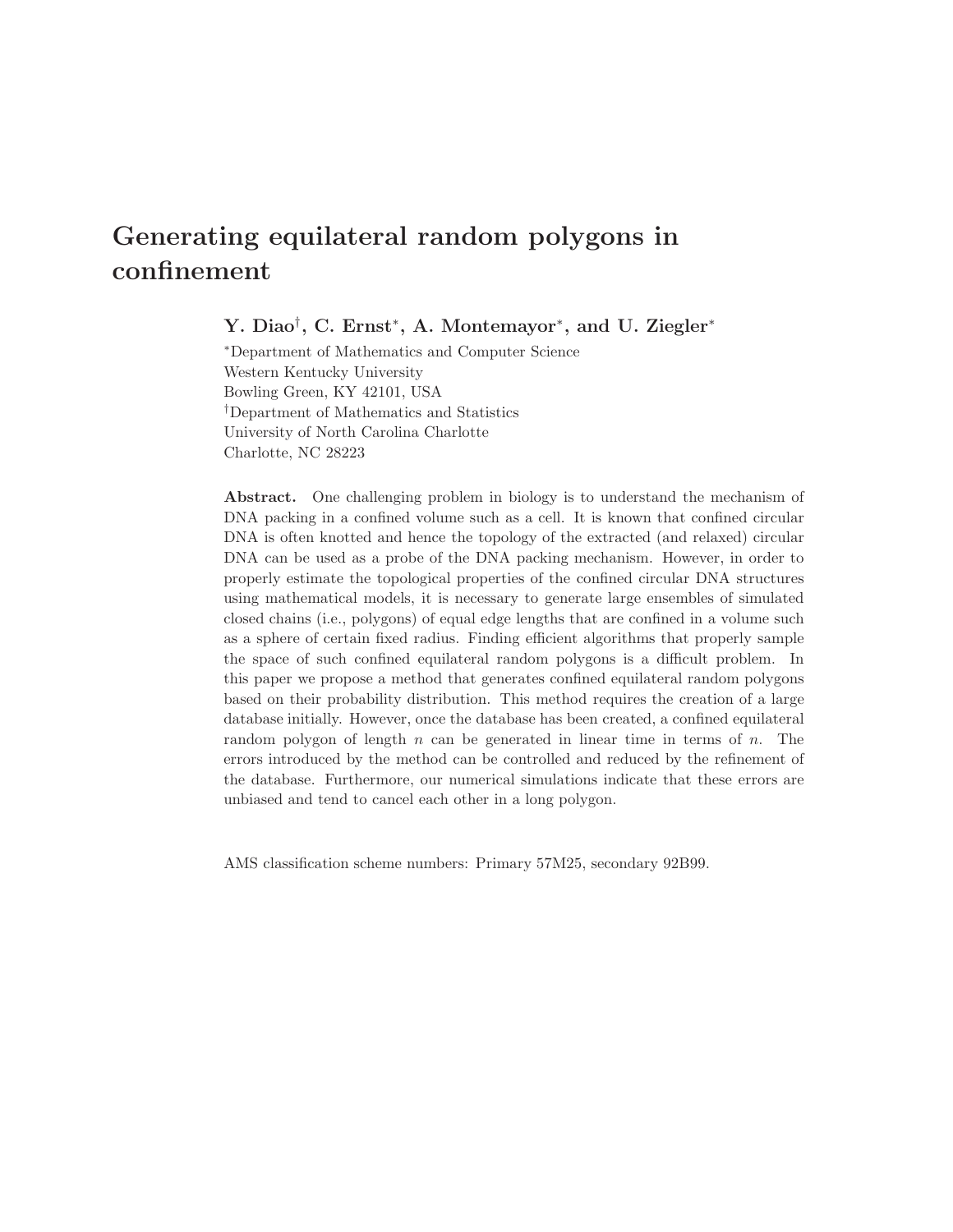# 1. Introduction

This paper is motivated by the folding problem of circular DNA and other biopolymers confined to small volumes. It is known that DNA is highly condensed in all organisms. Thus the understanding of DNA folding under such conditions is a very important problem in biology and much effort has been devoted to this task. For instance, bacteriophages (viruses that infect bacteria) are commonly used to study DNA packing and folding in other dsDNA viruses because they have similar morphology and share similar assembly pathways, and the abundance of DNA knots found in the capsids provided a tool to probe the DNA packing inside the phage capsids [2, 3, 10, 11]. The geometry and topology of such condensed circular DNA is a difficult subject to study [8]. The commonly used models for circular DNA and biopolymers include offlattice random polygons, the worm-like chain model, the beads model, and the random lattice polygon (walk) model. Of these models, random polygons are frequently used to model the behavior of polymers at thermodynamic equilibrium. The simplest and most fundamental type of random polygons are equilateral random polygons, namely polygons composed of freely jointed segments of equal length where the individual segments have no thickness. Such a random polygon is also known as an ideal random polygon and it is used to model the behavior of polymers under the so-called theta conditions where polymer segments that are not in direct contact neither attract nor repel each other. Much is known about the behavior of equilateral random polygons. For example, the overall dimensions such as the average end-to-end distance or the average radius of gyration is known to scale with the number of segments n as  $\sqrt{n}$  [5, 6, 7]. However, in the case that the polygon is confined in a sphere, we still seem to lack a method that can effectively generate an equilateral random polygon according to its probability distribution.

The main subject of study in this paper is the generation of equilateral random polygons that are confined in a sphere of fixed radius. Our aim is to develop an algorithm that is capable of producing large sets of relatively long confined equilateral polygons according to their true probability distributions in a reasonable runtime. This is a known difficult problem. In the non-confined case, there are several known algorithms that work reasonably well. These include the crankshaft algorithm [9, 12], the hedgehog algorithm [9, 13] and the generalized hedgehog algorithm [15]. In the crankshaft algorithm, one starts from the regular  $n$ -gon (with unit edge length) in the plane. At any given step, two points in the polygon are selected at random. These two points define an axis that separates the polygon into two chains. One of the chains is selected at random and rotated around the axis by a random angle (the segments are allowed to cross each other in this process). The advantage of this method is that it has been shown to be ergodic [12]. That is, any possible configuration of an equilateral random polygon can be generated by this method. However, due to the high correlations of the edges generated this way, the above rotation process must be repeated  $O(n)$  times to effectively eliminate any obvious correlation. Consequently, the run time needed for this algorithm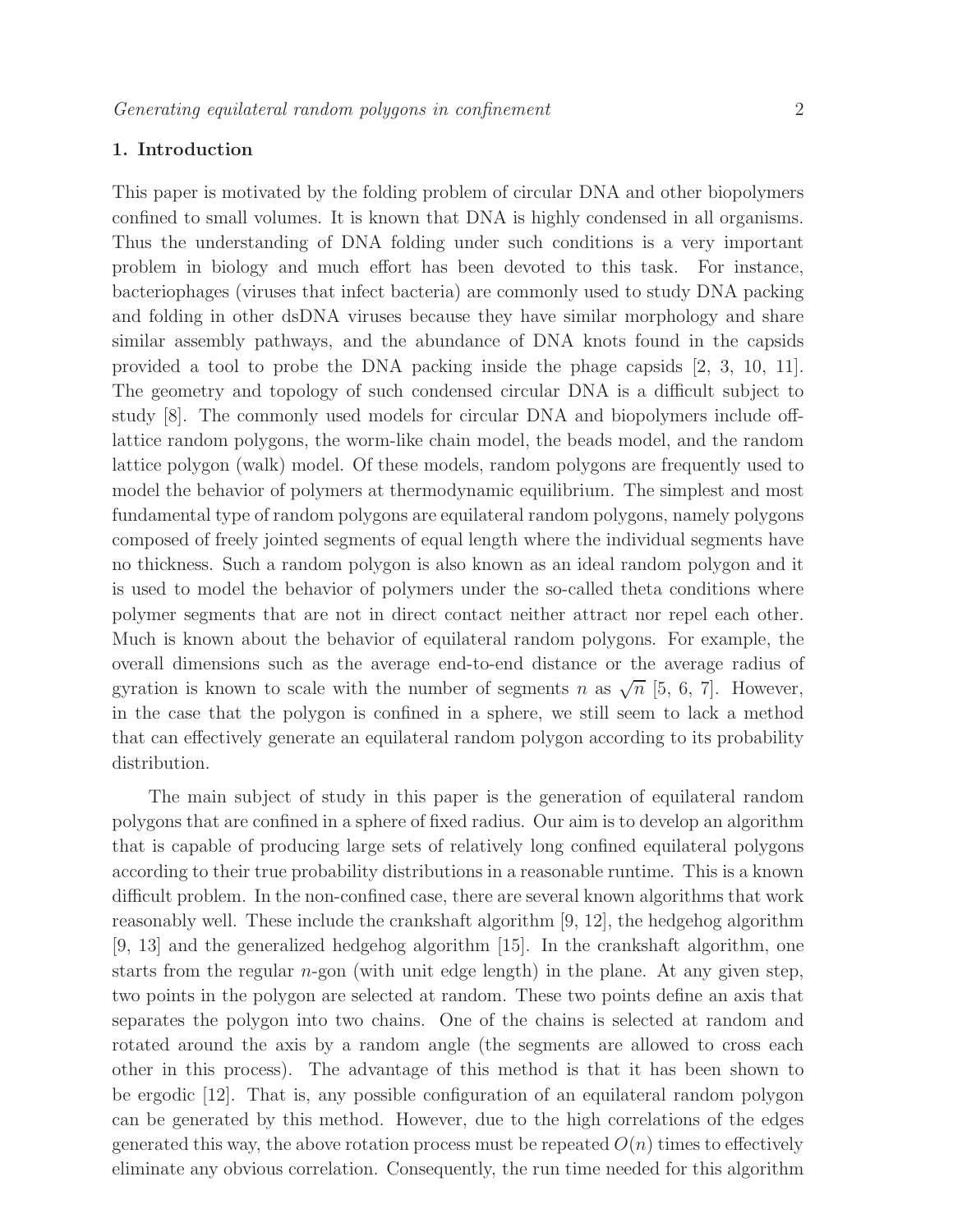to generate an equilateral random polygon of length n is on the order of  $O(n^2)$ . The hedgehog algorithm, on the other hand, is faster, but it is unknown whether it is ergodic and also requires repeated rotation moves to get rid of the correlations among the initially generated random vector pairs. The generalized hedgehog algorithm, is the fastest (with a run time of  $O(n)$  for generating an equilateral random polygon of length  $n$ , and is shown to be ergodic [15]. To generate an equilateral random polygon confined in a sphere of fixed radius, one could use the acceptance/rejection method based on one of the above methods. That is, one uses one of the above methods to generate nonconfined polygons repeatedly but only keep those satisfying the confinement condition. For example, this approach was used in [1] in the investigation of the mean ACN of the confined equilateral random polygons. The main problem with this approach is the long time it requires when a large data set is to be generated, especially in the case that the polygons are long relative to the volume of the confinement since only exponentially few such polygons generated satisfy the confinement condition.

In this paper, we propose a fast algorithm that is capable of generating long equilateral random polygons confined within a sphere of fixed radius, thus providing a much needed tool for the study of confined DNA where this model is applicable. This method requires the creation of a large database initially. However, once the database is created, a confined equilateral random polygon of length  $n$  can be generated in linear time in terms of n. The errors introduced by the method can be controlled and reduced by the refinement of the database.

In the next section, we give some theoretical background for the algorithm. In Section 3, we introduce an algorithm for generating the equilateral random polygon with its theoretical probability distribution and describe how to modify this algorithm so that it can be used to generate an equilateral random polygon confined in a sphere with its theoretical probability distribution. In Section 4, we discuss how to numerically implement the algorithm. In Section 5 we present our numerical results with some discussions. These include a comparison study on the mean ACN with prior results and some discussions on the error estimations. We end our paper with remarks on a few possible directions for future study in Section 6.

## 2. The theoretical background of the algorithm

Let  $U = (u, v, w)$  be a three-dimensional random vector that is uniformly distributed on the unit sphere  $S^2$ , i.e., the density function of U is

$$
\varphi(U) = \begin{cases} \frac{1}{4\pi} & \text{if } |U| = \sqrt{u^2 + v^2 + w^2} = 1, \\ 0 & \text{otherwise.} \end{cases}
$$
\n(1)

Suppose  $U_1, U_2, \ldots, U_n$  are n independent random vectors uniformly distributed on  $S^2$  (so the joint probability density function of the three coordinates of each  $U_j$  is simply  $\frac{1}{4\pi}$  on the unit sphere). An equilateral random walk of *n* steps, denoted by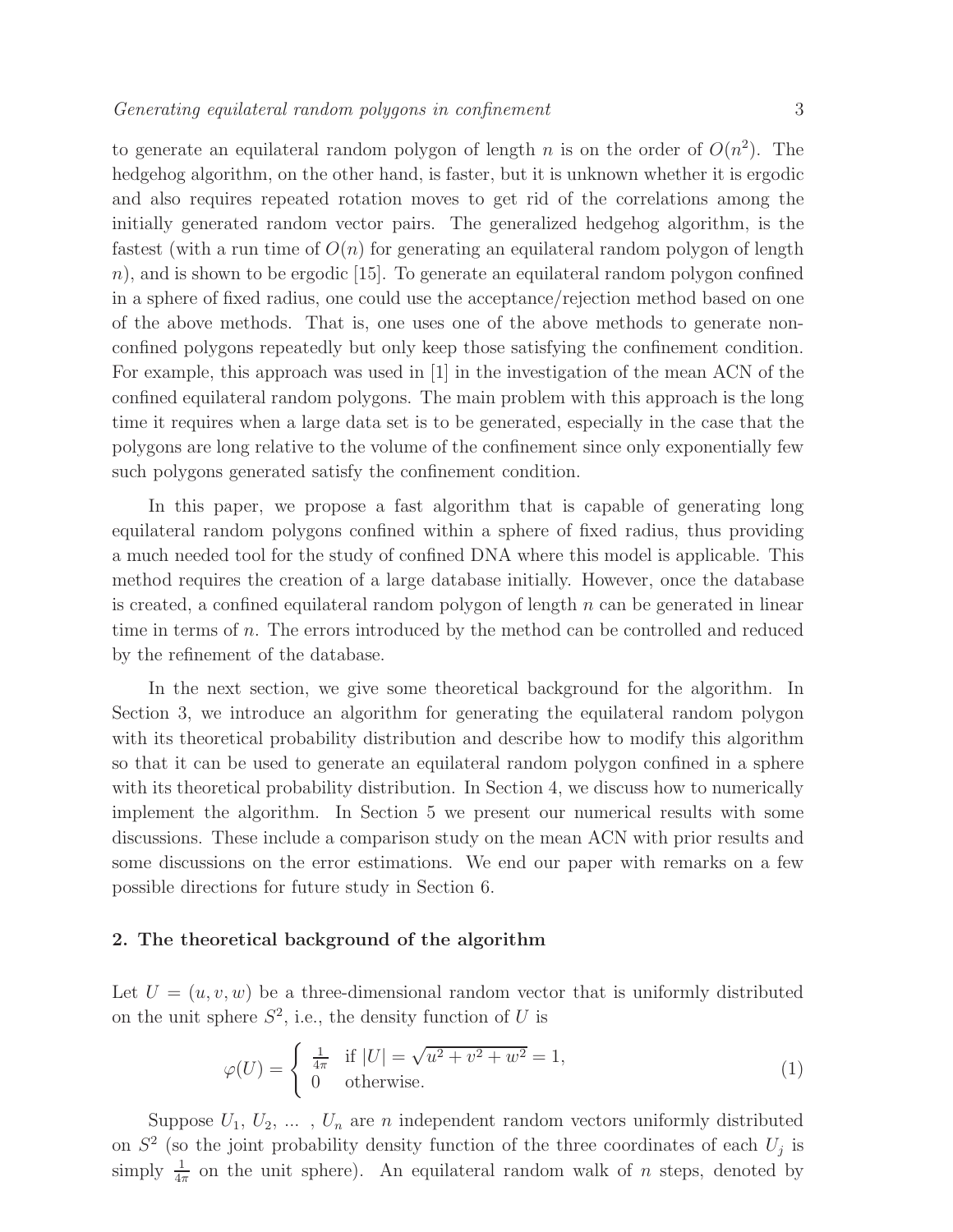$EW_n^O$ , is defined as the sequence of points in the three dimensional space  $\mathbb{R}^3$ :  $X_0 = O$ ,  $X_k = U_1 + U_2 + \cdots + U_k$ ,  $k = 1, 2, ..., n$ . Each  $X_k$  is called a vertex of the  $EW_n^O$ and the line segment joining  $X_k$  and  $X_{k+1}$  is called an edge of  $EW_n^O$  (which is of unit length). If the last vertex  $X_n$  of  $EW_n^O$  is fixed at X, then we have a conditioned random walk  $EW_n^O|_{X_n=X}$ . In particular,  $EW_n^O$  becomes a polygon  $EP_n$  if  $X_n = O$ . In this case, it is called an equilateral random polygon and is denoted by  $EP_n$ . The joint probability density function  $f(X_1, X_2, ..., X_n)$  of the vertices of an  $EW_n^O$  is simply  $f(X_1, X_2, ..., X_n) = \varphi(U_1)\varphi(U_2)\cdots\varphi(U_n) = \varphi(X_1)\varphi(X_2 - X_1)\cdots\varphi(X_n - X_{n-1})$  and the density function of  $X_k$  is given by

$$
f_k(X_k) = \int \int \cdots \int \varphi(X_1)\varphi(X_2 - X_1) \cdots
$$

$$
\varphi(X_k - X_{k-1}) \mathrm{d}X_1 \mathrm{d}X_2 \cdots \mathrm{d}X_{k-1}
$$
\n(2)

and it has the closed form [14]

$$
f_k(X_k) = \frac{1}{2\pi^2 r_k} \int_0^\infty x \sin r_k x \left(\frac{\sin x}{x}\right)^k dx,
$$
\n(3)

where  $r_k = |X_k|$ . Notice that  $f_k(X_k)$  is in fact a function of  $r_k$  and k.

In theory, an equilateral random polygon of  $n$  edges can be generated one edge at a time in the following manner. Start at origin with  $X_0 = O = X_n$ , by symmetry,  $X_{n-1}$  is uniformly distributed on the unit sphere centered at O. Thus we choose  $X_{n-1}$ uniformly from this unit sphere. Once  $X_{n-1}$  is chosen, we are left with an equilateral random walk (of  $n-1$  edges) with end points fixed at O and  $X_{n-1}$ . We can then choose  $X_{n-2}$  according to its distribution. Once  $X_{n-2}$  is chosen, we are left with an equilateral random walk (of  $n-2$  edges) with end points fixed at O and  $X_{n-2}$ . We can then choose  $X_{n-3}$  according to its distribution and continue this process.

In practice, we immediately run into the following problem: In an equilateral random polygon with fixed end points at O and  $X_k$  ( $k \geq 3$  since the case of  $k \geq 2$ is rather obvious), what is the probability distribution of  $X_{k-1}$ ? Theorem 1 provides an answer to this. However we need the following lemma first.

Lemma 1 *Let* Y *be uniformly distributed on the unit sphere centered at a fixed point*  $Y_0 \neq O$  *and let*  $r = |Y|$ *. Then the probability density function*  $p(r)$  *of*  $r$  *is given by*  $p(r) = \frac{r}{2r_0}$  where  $r_0 = |Y_0|$  for  $r \in [r_0 - 1, r_0 + 1]$  if  $r_0 \ge 1$  and for  $r \in [1 - r_0, 1 + r_0]$  if  $r_0 < 1$ .

**Proof.** Without loss of generality, let us assume that  $Y_0$  is on the y-axis so  $Y_0 = (0, r_0, 0)$  as shown in Figure 1. Let  $\theta$  be the angle between  $\overrightarrow{Y_0 Y}$  and the positive y-axis. We leave it to our reader to verify that  $\cos \theta$  is uniformly distributed on [−1, 1]. Simple trigonometric calculations lead to

$$
P(r \le \tau) = P(\cos \theta \le \frac{\tau^2 - 1 - r_0^2}{2r_0}) = \begin{cases} 1, & \tau > r_0 + 1; \\ \frac{1}{2}(1 + \frac{\tau^2 - 1 - r_0^2}{2r_0}), & |r_0 - 1| \le \tau \le r_0 + 1; \\ 0, & \tau < |r_0 - 1|. \end{cases}
$$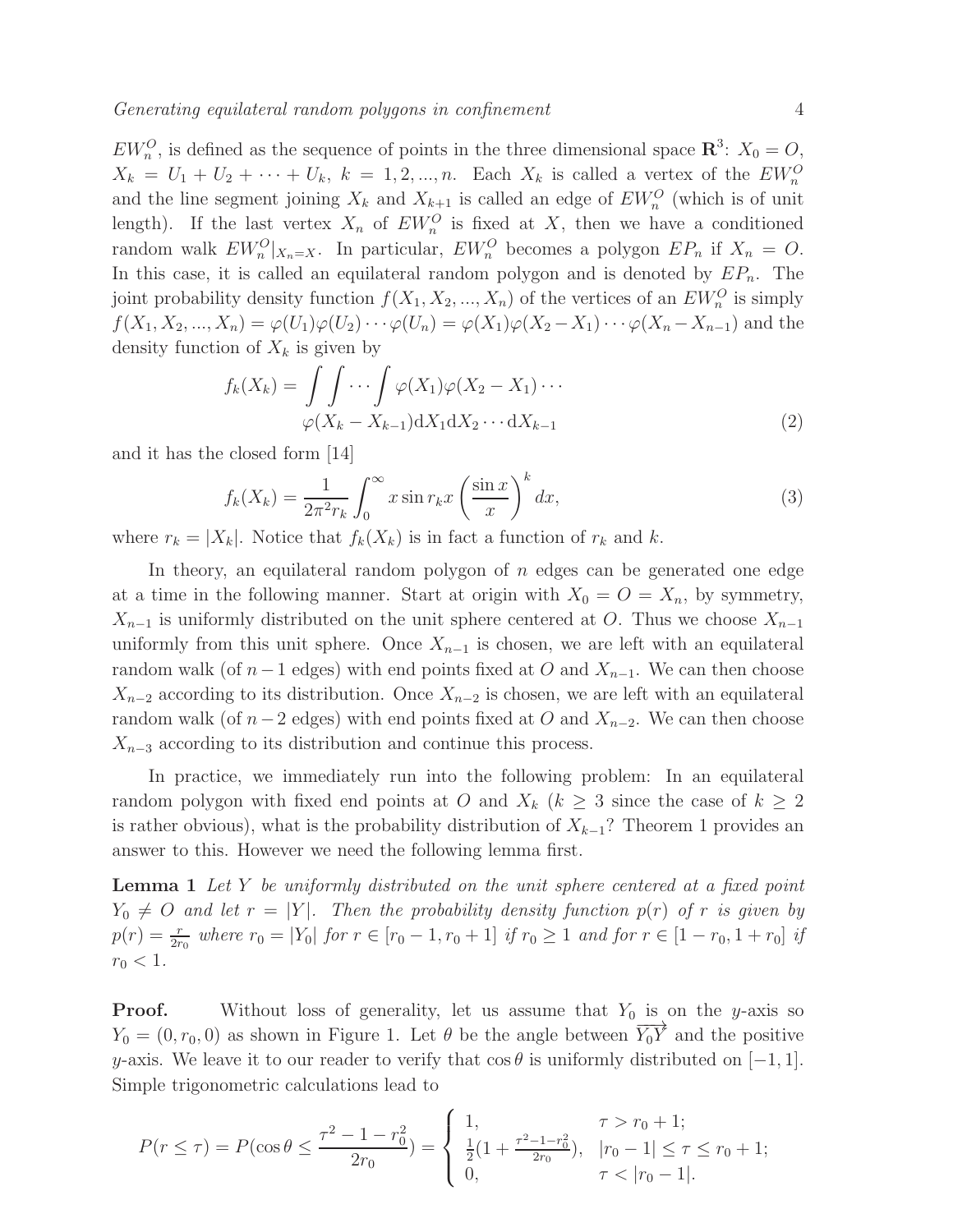*Generating equilateral random polygons in confinement* 5

It follows that

$$
\frac{dP(r \le \tau)}{d\tau} = \begin{cases} \frac{\tau}{2r_0}, & |r_0 - 1| \le \tau \le r_0 + 1; \\ 0, & \text{otherwise.} \end{cases}
$$

The result now follows.



**Figure 1.** The determination of  $p(r) = r/2r_0$ .

**Theorem 1** Let  $EW_k^O$  be an equilateral random walk with k edges and  $X_0, X_1, ..., X_k$ *are its consecutive vertices. Let*  $r_j = |X_j|$  *for*  $1 \leq j \leq k$ *. Let*  $g_j(r_j)$  *be the probability density function of* r<sup>j</sup> *. Then*

(a)  $g_j(r_j) = 4\pi r_j^2 f_j(X_j)$  where  $f_j$  is given in (3);

*(b)* In case that  $r_{k+1}$  is fixed, then the conditional probability density function of  $r_k$ *is given by*

$$
h_k(r_k|r_{k+1}) = \frac{r_{k+1}}{2r_k} \frac{g_k(r_k)}{g_{k+1}(r_{k+1})}
$$

,

*where*  $r_k \in [r_{k+1} - 1, r_{k+1} + 1]$  *if*  $r_{k+1} \ge 1$  *and*  $r_k \in [1 - r_{k+1}, 1 + r_{k+1}]$  *if*  $r_{k+1} < 1$ *.* 

**Proof.**  $\forall \delta > 0$  and  $t > 0$ ,  $s > 0$ , consider the event  $A_t : r_k \in [t - \delta, t]$  and  $B_s: r_{k+1} \in [s-\delta, s]$ . We have  $P(A_t|B_s) = \frac{P(A_t \cap B_s)}{P(B_s)} = \frac{P(A_t)P(B_s|A_t)}{P(B_s)}$  $\frac{P(B_s|A_t)}{P(B_s)}$ . Notice that  $\lim_{\delta \to 0} P(A_t|B_s)/\delta = h_k(r_k = t|r_{k+1} = s)$ . On the other hand,  $\lim_{\delta \to 0} P(B_s|A_t)/\delta$  is simply the density function of  $r_{k+1}$  given that  $r_k$  is fixed at  $r_k = t$ . By Lemma 1, this density function is given by  $\frac{s}{2t}$  for  $s \in [t-1, t+1]$  if  $t \ge 1$  and for  $s \in [1-t, 1+t]$  if  $0 < t < 1$ . Also,  $\lim_{\delta \to 0} P(A_t)/\delta = g_k(t)$  and  $\lim_{\delta \to 0} P(B_s)/\delta = g_{k+1}(s)$ . Thus

$$
h_k(r_k = t | r_{k+1} = s) = \lim_{\delta \to 0} P(A_t | B_s) / \delta
$$
  
= 
$$
\lim_{\delta \to 0} (P(B_s | A_t) / \delta) (\frac{P(A_t) / \delta}{P(B_s) / \delta})
$$
  
= 
$$
\frac{s}{2t} \frac{g_k(t)}{g_{k+1}(s)},
$$

where  $t \in [s-1, s+1]$  if  $s \ge 1$  and  $t \in [1-s, 1+s]$  if  $s < 1$ . Substituting  $r_k$  for t and  $r_{k+1}$  for s now yields the desired result.

Intuitively, it is easy to believe that the longer the random walk the more the walk forgets that it originated at the origin. The following theorem provides the theoretical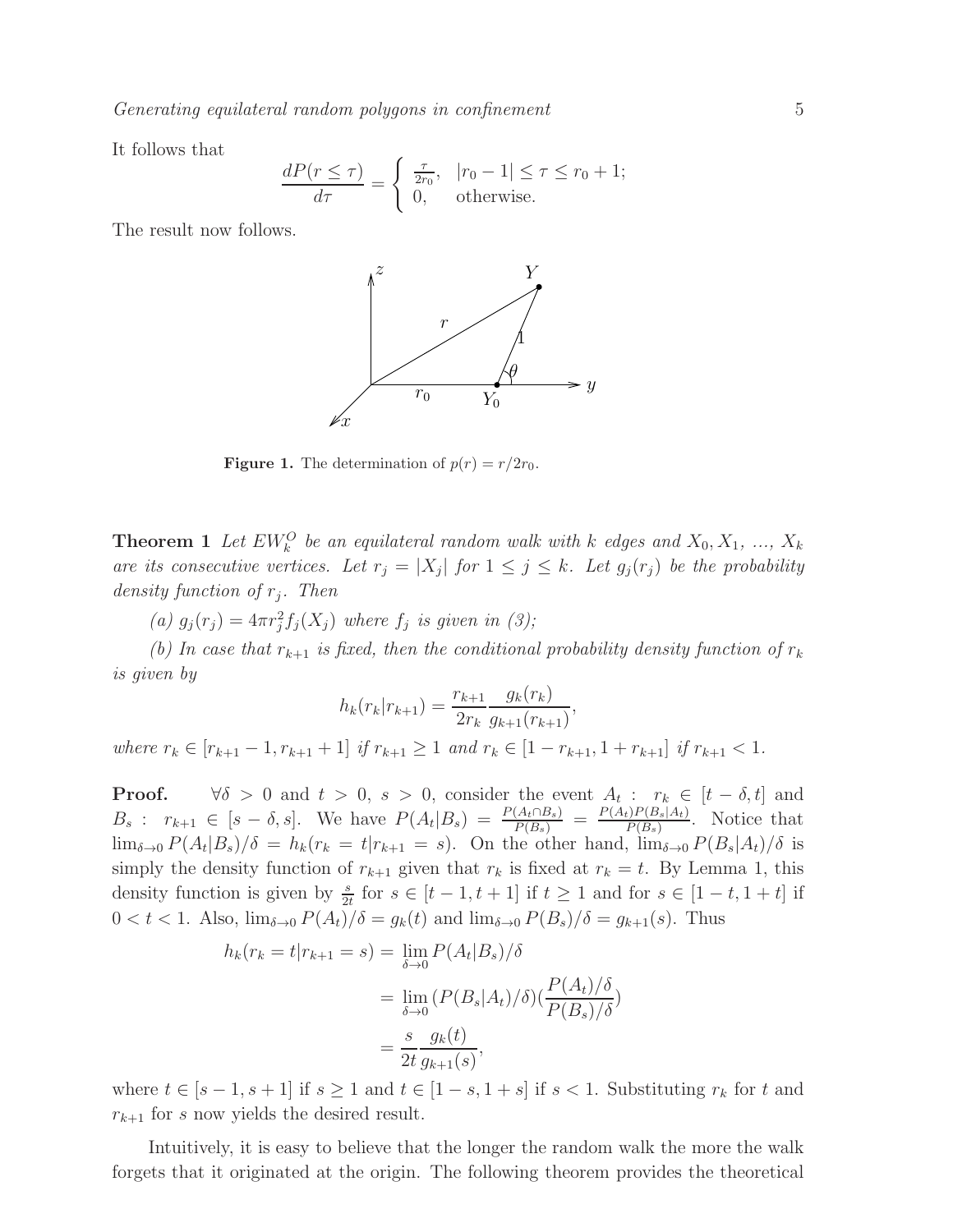base for the above intuitive assertion. It basically states that when  $r_{k+1} = \tau$  is small compared to k, then  $h(r_k|r_{k+1} = \tau)$  can be approximated by  $\frac{r_k}{2\tau}$  where  $r_{k+1} = \tau$ , and  $r_k$  $\frac{r_k}{2\tau}$  is the corresponding probability density function of Lemma 1 without the condition that  $X_k$  is a vertex on a random walk that leads to the origin.

**Theorem 2** Using the previously defined notation  $h_k(r_k|r_{k+1} = \tau)$  is equal to  $\frac{r_k}{2\tau}(1 +$  $O(\tau_0^2/k)$  *for*  $r_k \in [|\tau - 1|, \tau + 1]$  *(and it equals* 0 *otherwise), where*  $\tau_0 = \max{\tau, 1}$ *.* 

The proof of the theorem relies on the following lemma, which is a refinement of the original approximation given in [14].

**Lemma 2** [4] *For*  $k \geq 10$ *, the following inequality holds:* 

$$
\left| f_k(X_k) - \left( \sqrt{\frac{3}{2\pi k}} \right)^3 \exp\left( -\frac{3\left| X_k \right|^2}{2k} \right) \right| < \frac{0.5}{k^{\frac{5}{2}}}.\tag{4}
$$

*In other words,*  $f_k(X_k) = \left(\sqrt{\frac{3}{2\pi k}}\right)^3 \exp\left(-\frac{3|X_k|^2}{2k}\right)$  $2k$  $+ O(\frac{1}{11})$  $(\frac{1}{k^{\frac{5}{2}}})$ .

Proof of Theorem 2. In the case of equilateral random polygons, the density function of  $X_k$  in  $EP_n$  is given by

$$
h_k(X_k) = \frac{1}{f_n(O)} \cdot f_k(X_k) \cdot f_{n-k}(X_k)
$$
\n(5)

which can be obtained by integrating the joint density function of the vertices of  $EP_n$ 

$$
f_{EP}(X_1, X_2, ..., X_{n-1}) = \frac{1}{f_n(X_n)} \varphi(X_1) \varphi(X_2 - X_1) \cdots \varphi(X_n - X_{n-1})
$$

(with  $X_n = X_0 = O$ ) over  $X_1, X_2, ..., X_{n-1}$  except for  $X_k$ .

Similarly, let  $X_k$  and  $X_{k+1}$  be two consecutive vertices of an equilateral random polygon  $EP_n$ , then the joint probability density function  $f_{EP}(X_k, X_{k+1})$  of  $X_k$  and  $X_{k+1}$ is given by

$$
\int \cdots \int \frac{\varphi(X_1)\varphi(X_2 - X_1)\cdots\varphi(X_n - X_{n-1})}{f_n(O)}\widehat{\mathrm{d}X_k}\widehat{\mathrm{d}X_{k+1}},\tag{6}
$$

where the integral is taken over all variables except  $X_k$  and  $X_{k+1}$ . This results in

$$
f_{EP}(X_k, X_{k+1}) = \varphi(X_{k+1} - X_k) f_k(X_k) f_{n-k-1}(X_{k+1}) / f_n(O).
$$
 (7)

The conditional density function  $h(X_k|X_{k+1})$  of  $X_k$  under the condition that  $X_{k+1}$ is fixed (with  $|X_{k+1}| = \tau$ ) is then given by

$$
h(X_k|X_{k+1}) = \frac{f_{EP}(X_k, X_{k+1})}{f_{EP}(X_{k+1})}
$$
  
= 
$$
\frac{\varphi(X_{k+1} - X_k)f_k(X_k)f_{n-k-1}(X_{k+1})/f_n(O)}{f_{k+1}(X_{k+1}) \cdot f_{n-k-1}(X_{k+1})/f_n(O)}
$$
  
= 
$$
\frac{\varphi(X_{k+1} - X_k)f_k(X_k)}{f_{k+1}(X_{k+1})}.
$$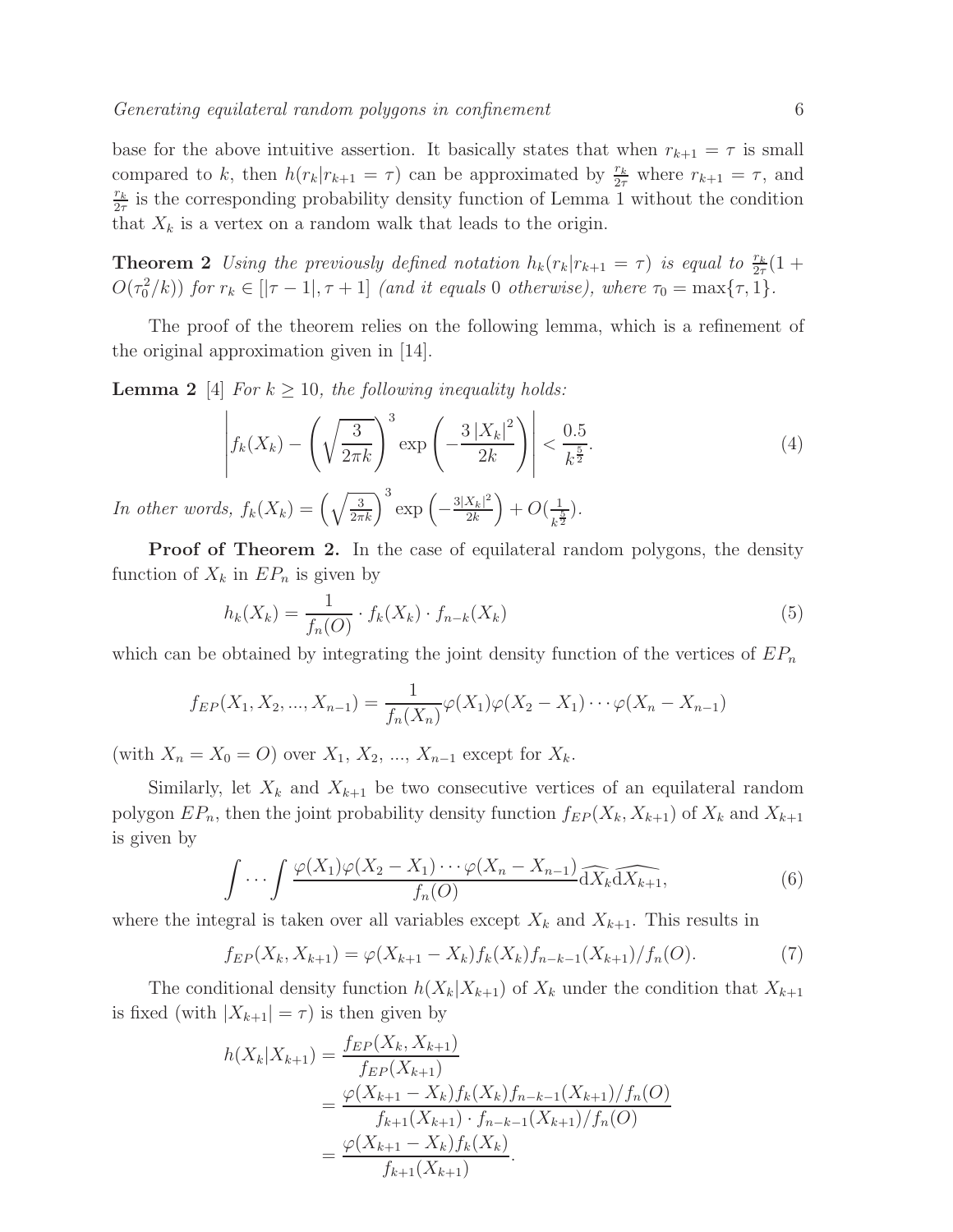In our case,  $|X_k|$  and  $|X_{k+1}|$  are of the order of  $\tau_0 = \max{\lbrace \tau, 1 \rbrace}$ , which is small relative to  $k + 1$ . Thus we have  $\exp\left(-\frac{3|X_k|^2}{2k}\right)$  $2k$  $= 1 + O(\tau_0^2/k)$ , where we mean that for small values of the fraction  $\frac{3|X_k|^2}{2k}$  $\frac{X_k|^2}{2k}$  the difference 1 − exp  $\left(-\frac{3|X_k|^2}{2k}\right)$  $2k$ ) has exactly the order of  $\tau_0^2/k$ . Similarly we write that  $\exp\left(-\frac{3|X_{k+1}|^2}{2(k+1)}\right) = 1 + O(\tau_0^2/k)$ . It follows from Lemma 2 that

$$
f_k(X_k) = \left(\sqrt{\frac{3}{2\pi k}}\right)^3 (1 + O(\tau_0^2/k))
$$

and

$$
f_{k+1}(X_{k+1}) = \left(\sqrt{\frac{3}{2\pi(k+1)}}\right)^3 (1 + O(\tau_0^2/k))
$$
  
=  $\left(\sqrt{\frac{3}{2\pi k}}\right)^3 (1 + O(\tau_0^2/k)),$ 

hence

$$
h(X_k|X_{k+1}) = \frac{\varphi(X_{k+1} - X_k)f_k(X_k)}{f_{k+1}(X_{k+1})}
$$
  
=  $\varphi(X_{k+1} - X_k)(1 + O(\tau_0^2/k)).$ 

The result now follows by the same argument used to prove Lemma 1 since  $g(r_k|r_{k+1} = \tau)$ is derived using  $h(X_k|X_{k+1}) = \varphi(X_{k+1} - X_k)(1 + O(\tau_0^2/k))$  as the density function with  $X_{k+1}$  fixed at  $|X_{k+1}| = \tau$ .

# 3. An algorithm for generating the equilateral random polygon with its theoretical probability distribution

Given the probability distribution function of  $r_k = |X_k|$  (for all k) as derived in the last section, one can in theory generate an equilateral random polygon of any given length  $n > 3$  as described in the following algorithm. The distributions of the equilateral random polygons so generated follow exactly the theoretical probability distributions.

Initial step: The starting and ending point of the polygon is set to be the origin by default.  $X_{n-1}$  is chosen uniformly on the unit sphere centered at the origin.

Recursive steps: Starting with  $j = 2$ , choose  $r_{n-j}$  according to the distribution derived from Theorem 1 (with the condition that  $r_{n-j+1}$  has been chosen in the prior step). Specifically, if  $F(r_{n-j})$  is the cumulative probability distribution of  $r_{n-j}$  (under the condition that  $r_{n-j+1}$  is fixed), then  $r_{n-j}$  is chosen to be the solution of the equation  $F(r_{n-j}) = u$ , where u is a random number uniformly chosen from [0, 1]. Once  $r_{n-j} = |X_{n-j}|$  is chosen,  $X_{n-j}$  is chosen uniformly on the intersection circle of the unit sphere centered at  $X_{n-j+1}$  and the sphere centered at O with radius  $r_{n-j}$ . The last value for j is  $n-2$ .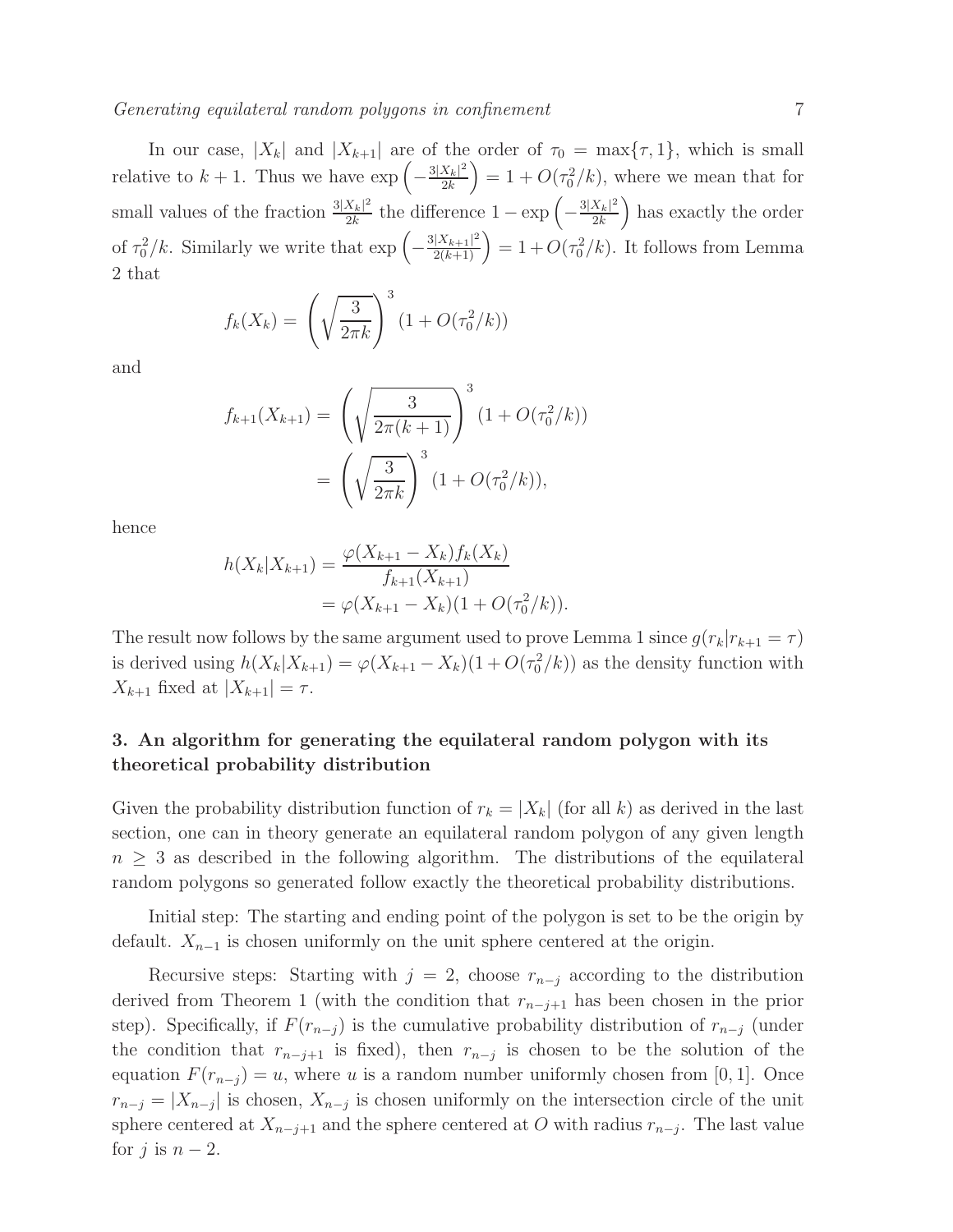Final step:  $X_2$  is already chosen. At this point  $X_1$  is simply chosen uniformly from the intersection circle of the unit sphere centered at  $X_2$  and the unit sphere centered at O. This allows the random walk to return to the origin.

#### *3.1. The applicability of the algorithm: general case*

The direct application of the algorithm outlined in the last section, unfortunately, is not so easy. Although the density functions  $g_j(r_j) = 4\pi r_j^2 f_j(X_j)$  have an explicit formula as given in (3), the formula involves an improper integral. For any value of n, we can in principle compute the integral exactly using a software package like Mathematica. Thus we have an exact expression for the functions  $h_k(r_k|r_{k+1})$  in Theorem 1. However the length of these expressions increases very quickly and their size and the computation time involved makes it difficult to increase the size of  $k$ arbitrarily. (For example the simplified explicit formula for  $g_k(r_k)$  for  $k = 120$  (as in Theorem 1) fills 9 pages of a printout of a Mathematica notebook single spaced with size 10 fonts.) Furthermore,  $h_k(r_k|r_{k+1})$  involves the quotient of two such functions and additionally we need the cumulative density functions  $H_k(r_k|r_{k+1})$  arising from the  $h_k(r_k|r_{k+1})$  functions. Thus we can only compute the cumulative density functions  $H_k(r_k|r_{k+1})$  for small values of k with very high accuracy. Fortunately, for large values of k a numerical approximation of the cumulative density functions  $h_k(r_k|r_{k+1})$ is also possible using Lemma 2. Namely for large values of  $k$  we replace the functions  $f_k(X_k)$  with the much simpler exponential function given there. Using the exponential approximation we can compute an approximation of the density functions  $h_k(r_k|r_{k+1})$ and the cumulative density functions  $H_k(r_k|r_{k+1})$  for arbitrarily large values of k. The details of our numerical methods to compute the cumulative density functions  $H_k(r_k|r_{k+1})$  are explained in Section 4.

#### *3.2. The applicability of the algorithm: confined case*

Our algorithm can be easily modified into an algorithm that generates equilateral random polygons confined in a sphere centered at the origin.

Let us assume that the confining sphere has a fixed radius  $R \geq 1$  (in general R is much smaller in comparison with the length  $n$  of the polygons generated). Basically, the algorithm selects the vertices in a consecutive manner in the same order as described earlier. More precisely, assume that  $X_{k+1}$  has been chosen, then  $X_k$  is chosen precisely by the same procedure outlined above in the case that  $r_{k+1} \leq R-1$ , since in this case the confining condition does not apply to  $X_k$ . If  $r_{k+1} > R-1$  then we are in a situation as shown in Figure 2 on the top. The current position is at  $X_{k+1}$  which is distance  $\tau = r_{k+1}$  away from the origin (see top right of the figure). Our next step generates a point on the sphere with center  $X_{k+1}$  and radius one, but the point must be inside the confining sphere. Thus, we modify the procedure as follows. Let  $H_k(r_k|r_{k+1})$  be the cumulative distribution function of  $r_k$  under the condition that  $r_{k+1}$  is fixed. Recall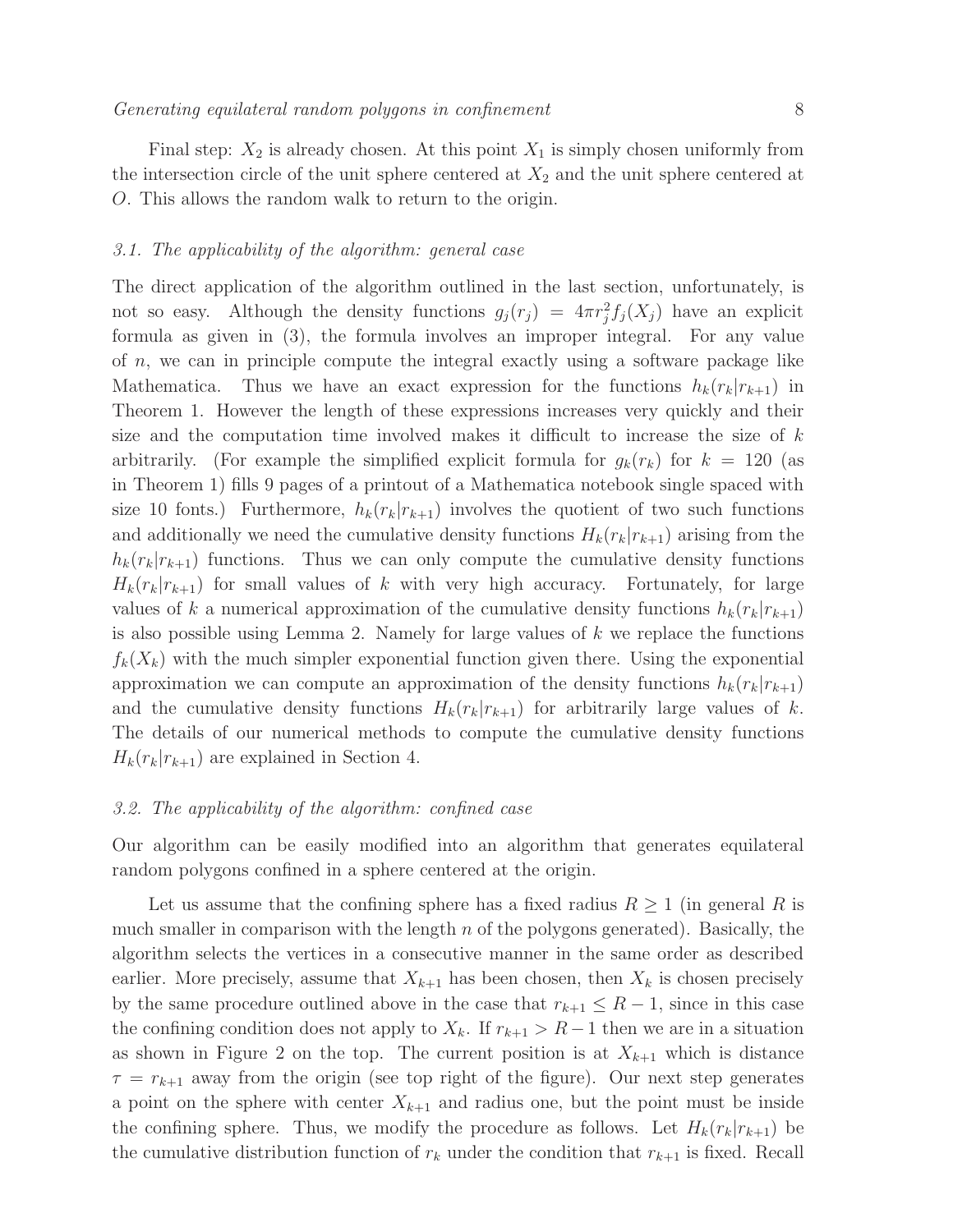that its corresponding probability density function  $h_k(r_k|r_{k+1})$  is defined in Theorem 1(b). The maximal value possible for  $r_k$  is R and the probability that  $r_k$  is at most R is thus given by  $H_k(R|r_{k+1})$ . It follows that the conditional cumulative probability distribution function for  $r_k$  is  $H_k(r_k|r_{k+1})/H_k(R|r_{k+1})$ . As before,  $r_k$  is then chosen to be the solution of the equation  $u = H_k(r_k|r_{k+1})/H_k(R|r_{k+1})$ , where u is uniformly chosen from [0, 1]. Once  $r_k$  is chosen,  $X_k$  is on the intersection circle of the sphere centered at the origin with radius  $r_k$  and the unit sphere centered at  $X_{k+1}$ . This process (together its numerical implementation) is illustrated in Figure 2. The value  $u'$  shown in the figure is randomly selected from  $[0, H_{k,\tau}(R)]$ , which is equivalent to  $uH_k(R|r_{k+1})$  in the equation  $u = H_k(r_k|r_{k+1})/H_k(R|r_{k+1}).$ 

# 4. Numerical methods

Let  $\tau = r_{k+1} = |X_{k+1}|$  and  $H_{k,\tau}(r_k) = H_k(r_k|r_{k+1} = \tau)$ . Computing  $H_{k,\tau}$  every time the next  $r_k$  must be determined using the last computed point  $X_{k+1}$  is computationally expensive. Thus the process of generating random polygons is divided into two steps. First a suitable set of functions  $H_{k,\tau}$  is computed and saved. This step is computationally quite demanding but is performed only once. The second step then uses the precomputed functions  $H_{k,\tau}$  to generate the polygons in confinement. This section provides additional details about both steps. Note that there is no reason to compute  $H_{k,0}$  or

 $H_{k,k+1}$ , since in both cases there is only one possibility for  $r_k$ :  $r_k = 1$  for  $\tau = 0$  and  $r_k = k$  for  $\tau = k + 1$ . Thus in the following we only deal with  $\tau$  values in  $(0, k + 1)$ .

Step 1. Precomputing the  $H_{k,\tau}$ :

The method to generate random uniform polygons developed here relies on a numerical determination of the cumulative conditional probability density functions  $H_{k,\tau}$  for values of  $\tau = r_{k+1} \leq R$  (where R is the radius of the confining sphere) for  $k \in \{2, 3, \ldots, k_{max}\}\$ for a suitably chosen positive integer  $k_{max}$ . Choose two small values  $\Delta \tau$  and  $\Delta r$  and let  $k = 2, \ldots, k_{max}$  and let  $\tau = \Delta \tau s$  for  $s = 1, \ldots, \lceil \frac{R}{\Delta s} \rceil$  $\frac{R}{\Delta \tau}$ . For each pair  $(k, \tau)$  we sample data points of the cumulative probability density function  $H_{k,\tau}$  and by switching the in- and outputs also obtain its inverse  $H_{k,\tau}^{-1}$ . Additionally we pick a small positive value  $\epsilon < \Delta \tau$  (e.g.  $\epsilon = 10^{-4}$ ) and sample  $H_{k,\epsilon}$  and if  $k+1-\epsilon \leq R$  we also sample  $H_{k,k+1-\epsilon}$ .

Let  $I_{k,\tau} = [a, b]$  be the interval domain of the random variable  $r_k$  where  $H_{k,\tau}$  is non trivial. (That is, if  $r_k$  is less than a then  $H_{k,\tau} = 0$  and if  $r_k$  is larger than b then  $H_{k,\tau} = 1$ ). If  $\tau$  is a value that is at least one unit smaller than k and more than one unit away from zero then simply  $I_{k,\tau} = [\tau-1, \tau+1]$ . However if  $\tau+1 > k$  or  $\tau < 1$  then the interval  $I_{k,\tau}$  becomes smaller because  $|1-\tau| \leq r_k \leq k$  must be true. Let  $w_{k,\tau}$  be half the width of  $I_{k,\tau}$ . Then  $w_{k,\tau} = (\min\{\tau+1,k\}-|\tau-1|)/2$  and  $I_{k,\tau} = [|\tau-1|,|\tau-1|+2 w_{k,\tau}]$ .

The range of  $H_{k,\tau}$  over  $I_{k,\tau}$  is the interval [0, 1] regardless of how small  $I_{k,\tau}$  becomes. We use the chosen  $\Delta r$  and for a fixed k and  $\tau$  sample  $H_{k,\tau}$  for  $r = |r_{k+1}-1| + i\Delta rw_{k,\tau}$  for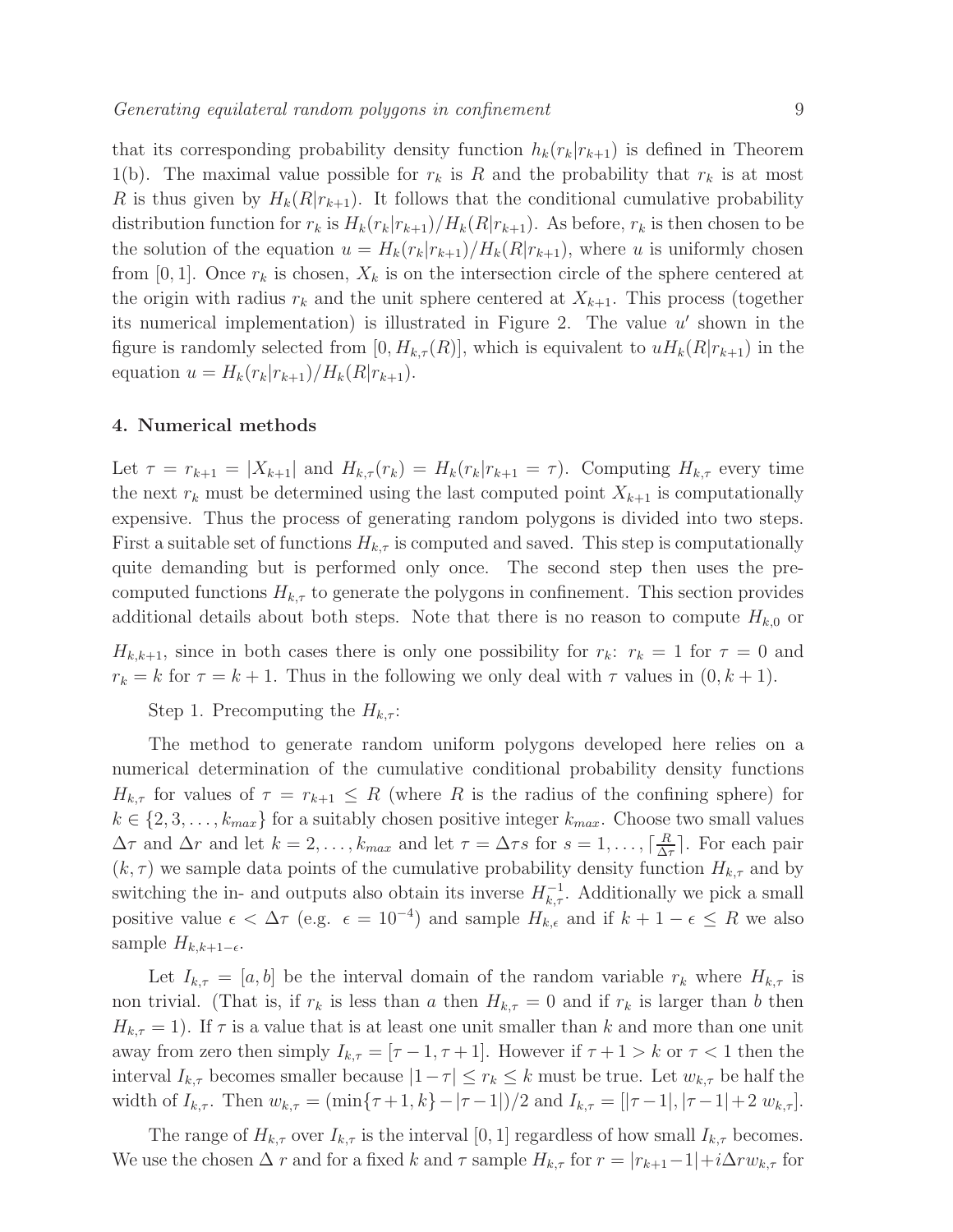

complicates the inverse lookup method for obtaining  $X_k$ . We use the neighboring precomputed H functions to approximate  $H_{k,\tau}$ . For each of these neighbors,  $H_{k,\tau_L}$ and  $H_{k,\tau_R}$ , we use linear interpolation to approximate  $r_L = H_{k,\tau}^{-1}$  $\sum_{k,\tau_L}^{-1}(u')$  and  $r_R =$  $H_{k,\tau}^{-1}$  $\kappa_{k,\tau_R}^{-1}(u')$  (shown at right), and described in the text with the  $H_{k,\tau}^{*-1}$  function. After a transformation to equalize the domains,  $r<sub>L</sub>$  and  $r<sub>R</sub>$  are linearly interpolated to yield an approximate  $r_k$  as described in the text with  $\tilde{H}_{k,\tau}$ .

Figure 2. A graphic illustration of the polygon generating algorithm and its numerical implementation.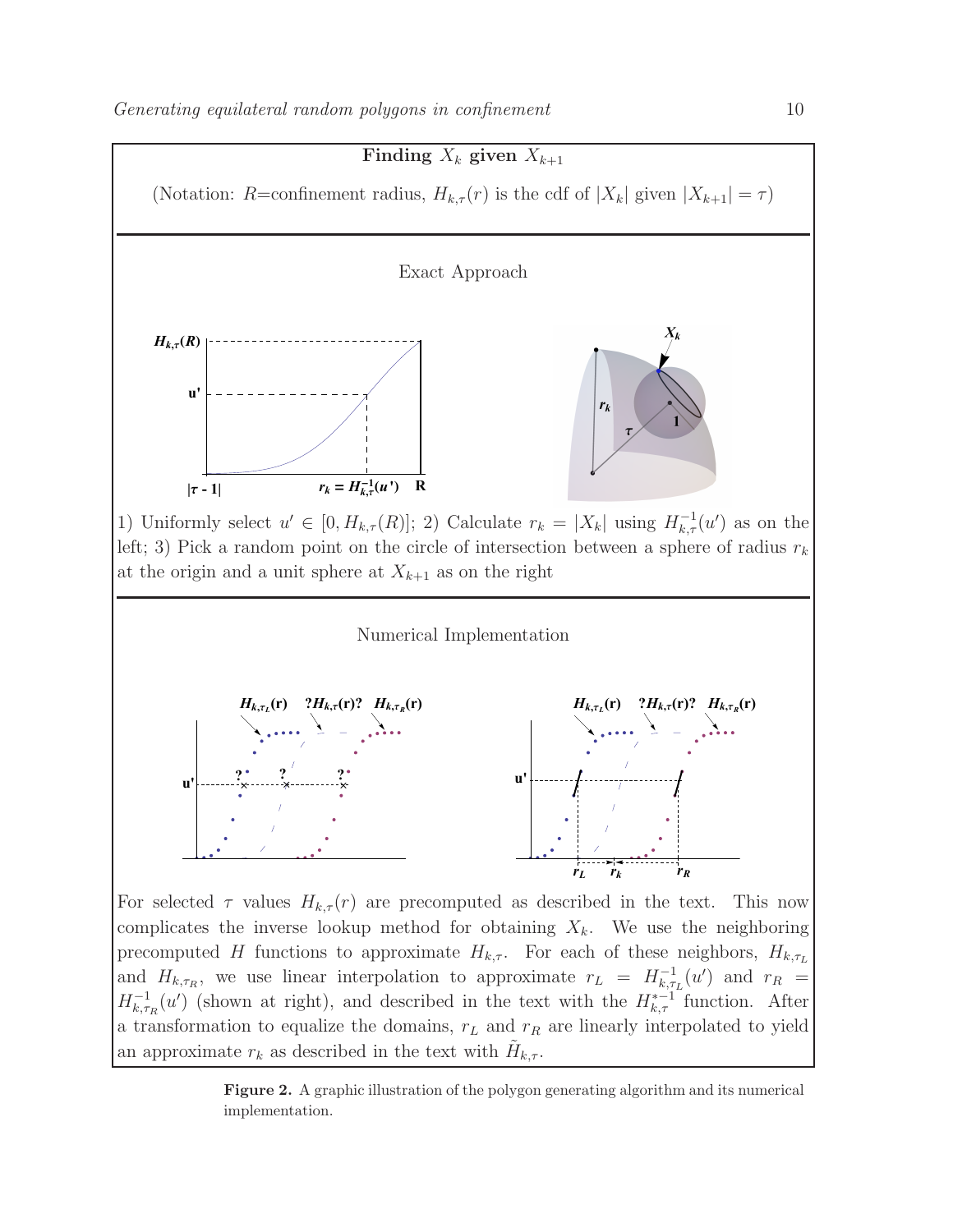$0 \leq i \leq \lfloor \frac{2}{\Delta r} \rfloor$  and if  $\lceil \frac{2}{\Delta r} \rceil$  $\frac{2}{\Delta r}$ ]  $\neq \lfloor \frac{2}{\Delta r} \rfloor$  $\frac{2}{\Delta r}$  add the point  $(|\tau - 1| + 2w_{k,\tau}, 1)$  to the sampled points of  $H_{k,\tau}$ . This ensures that we sample the same number of points for each  $H_{k,\tau}$ , regardless of the size of the  $I_{k,\tau}$ . For each of the required cumulative conditional probability density functions we have  $\lceil \frac{2}{\Delta} \rceil$  $\frac{2}{\Delta r}$  + 1 data points, and for each value of k, there are  $\lceil \frac{min[R, k+1]}{\Delta \tau} \rceil$  $\frac{\Delta \tau}{\Delta \tau}$ such discrete probability density functions.

Step 2: Using  $H_{k,\tau}$  to determine  $r_k$  for a given  $|X_{k+1}|$ : The discretization of the  $H_{k,\tau}$  as described above requires that we address how to obtain  $H_{k,\tau}$  values for  $\tau$  and r values which were not sampled. For  $\tau < \epsilon$  and for  $\tau > k+1-\epsilon$  we approximate  $H_{k,\tau}$  by a straight line over  $I_{k,\tau} = [a, b]$  connecting  $(a, 0)$  with  $(b, 1)$ . Thus the remainder of the discussion about approximations only includes  $\tau$  values between  $\epsilon$  and Min{ $k + 1 - \epsilon$ ,  $R$ .

The general approach for these approximations selects the two closest sample points available called  $r_R$  and  $r_L$ , where R and L stand for *right* and *left*. Using  $r_R$  and  $r_L$ we compute a weighted average. For a graphical interpretation of these steps see the bottom of Figure 2.

To approximate  $H_{k,\tau}$  for an r value we use two values  $r_R = min\{\lceil \frac{r}{\Delta r w_{k,\tau}} \rceil \Delta r w_{k,\tau}, | \tau 1| + 2w_{k,\tau}\}\$  and  $r_L = \lfloor \frac{r}{\Delta ru} \rfloor$  $\frac{r}{\Delta rw_{k,\tau}}\Delta rw_{k,\tau}$  such that  $r_L \leq r \leq r_R$  and  $u_R = H_{k,\tau}(r_R)$  and  $u_L = H_{k,\tau}(r_L)$ . (Note that in the computation of  $r_R$  the expression  $\lceil \frac{r}{\Delta r u} \rceil$  $\frac{r}{\Delta r w_{k,\tau}}$  |  $\Delta r w_{k,\tau}$  may be outside of the sampled range and in such a case, by taking the minimum value, we select the data point  $(|\tau - 1| + 2w_{k,\tau}, 1)$  as explained in the last paragraph of Step 1.)

We are now ready to specify the approximation  $H_{k,\tau}^*$  of  $H_{k,\tau}$  for r values which were not sampled, assuming that  $\tau$  is a value for which  $H_{k,\tau}$  was sampled.

$$
H_{k,\tau}^*(r) = \begin{cases} H_{k,\tau}(r) & \text{if } r_L = r = r_R; \\ \frac{u_R - u_L}{r_R - r_L}(r - r_L) + u_L & \text{otherwise.} \end{cases}
$$

For the approximation for a u value for  $H_{k,\tau}^{-1}$  we use the sampled values  $u_R$  and  $u_L$ such that  $u_L \le u \le u_R$  and  $r_R = H_{k,\tau}^{-1}(u_R)$  and  $r_L = H_{k,\tau}^{-1}(u_L)$  and  $r_R \le r_L + \Delta \tau w_{k,\tau}$ .

$$
H_{k,\tau}^{*-1}(u) = \begin{cases} H_{k,\tau}^{-1}(u) & \text{if } u_L = u = u_R; \\ \frac{r_R - r_L}{u_R - u_L}(u - u_L) + r_L & \text{otherwise.} \end{cases}
$$

This allows us to determine  $H_{k,\tau}^*$  for all values of r in  $I_{k,\tau}$  and  $H_{k,\tau}^{*-1}$  for all values of  $u$  in  $[0, 1]$ .

Next we deal with the discretization of  $\tau$ . The approximation for a  $\tau$  value uses the two sampled distributions  $H_{k,\tau_L}$  and  $H_{k,\tau_R}$ , where  $\tau_R = min\{\lceil \frac{\tau}{\Delta \tau} \rceil \Delta \tau, k+1-\epsilon\}$  and  $\tau_L = \max\{\lfloor \frac{\tau}{\Delta \tau} \rfloor \Delta \tau, \epsilon\}$ , such that  $\tau_L \leq \tau \leq \tau_R$ . Since the  $I_{k,\tau}$  are of different sizes we adjust  $H_{k,\tau_L}$  and  $H_{k,\tau_R}$  such that their adjusted domains are equivalent to  $I_{k,\tau}$ . This is done by shifting and scaling the r values using

$$
r' = shsc(r, k, \tau_{from}, \tau_{to}) = \frac{w_{k, \tau_{to}}}{w_{k, \tau_{from}}}(r - c_{k, \tau_{from}}) + c_{k, \tau_{to}},
$$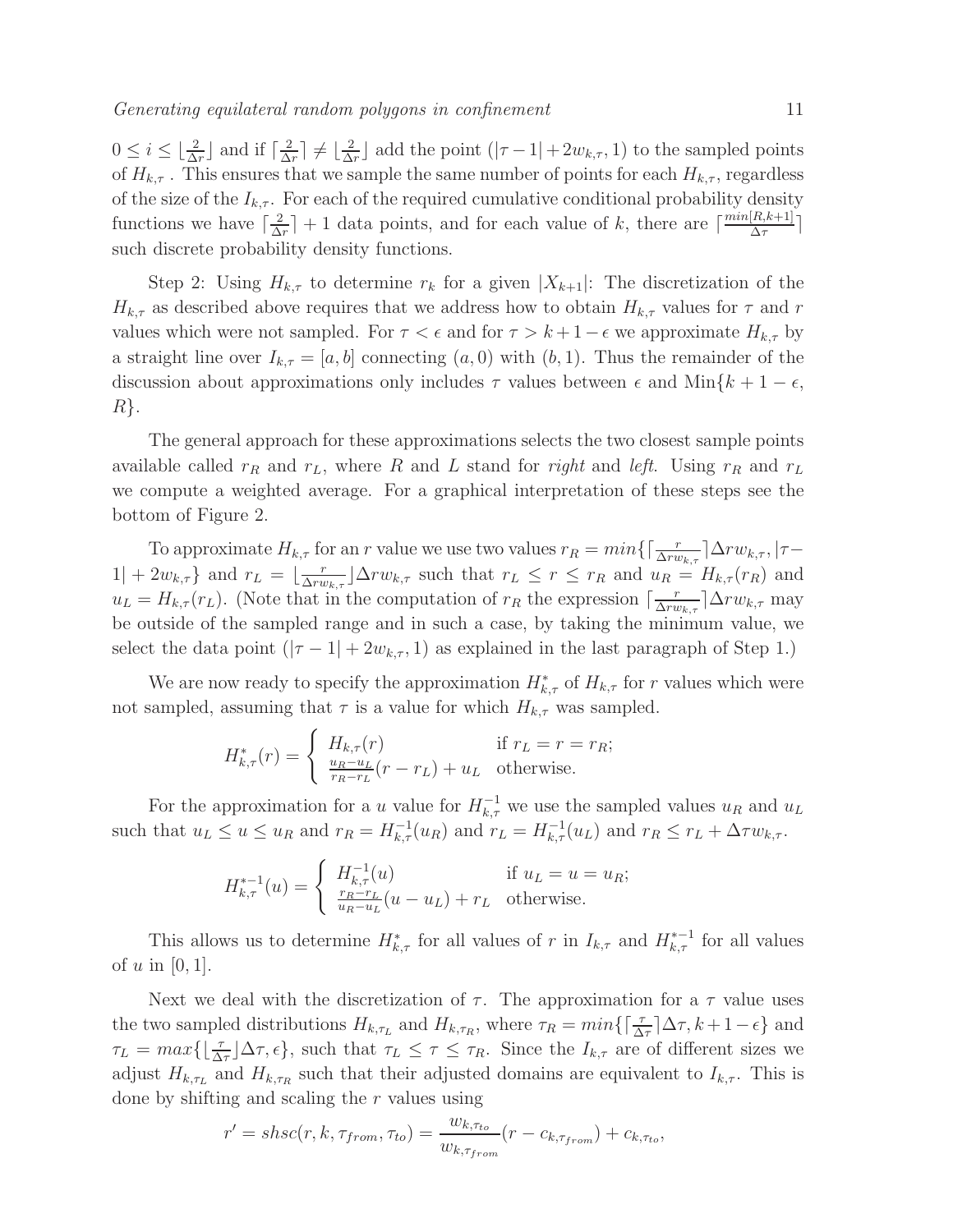where  $c_{k,\tau} = |\tau - 1| + w_{k,\tau}$ .  $H_{k,\tau_{from}}$  is the cumulative density function which is shifted to align with the domain  $I_{k,\tau_{to}}$ .

Below we specify the approximation  $\tilde{H}_{k,\tau}$  of  $H_{k,\tau}$  for any  $\tau$  value and any r value in  $[|\tau - 1|, min\{k, \tau + 1\}]$ .

$$
\tilde{H}_{k,\tau}(r) = \begin{cases}\nH_{k,\tau}^*(r) & \text{if } \tau_L = \tau = \tau_R; \\
\frac{u'_R - u'_L}{\tau_R - \tau_L}(\tau - \tau_L) + u'_L & \text{otherwise}\n\end{cases}
$$

where  $u'_L = H^*_{k, \tau_L}(r'_L)$  with  $r'_L = shsc(r, k, \tau, \tau_L)$  and  $\tau = r_{k+1}$  and similarly  $u'_R =$  $H_{k,\tau_R}^*(r_R')$  with  $r_R' = shsc(r, k, \tau, \tau_R)$ .

Similarly we specify the approximation  $\tilde{H}_{k,\tau}^{-1}$  of  $H_{k,\tau}^{-1}$  for any  $\tau$  value and any u value in  $[0, 1]$ .

$$
\tilde{H}_{k,\tau}^{-1}(u) = \begin{cases}\nH_{k,\tau}^{*-1}(u) & \text{if } \tau_L = \tau = \tau_R; \\
\frac{r'_R - r'_L}{\tau_R - \tau_L}(\tau - \tau_L) + r'_L & \text{otherwise}\n\end{cases}
$$

where  $r'_{L} = shsc(r_{L}, k, \tau_{L}, \tau)$  with  $r_{L} = H_{k, \tau_{L}}^{*-1}$  $\kappa_{k,\tau_L}^{*-1}(u)$  and similarly  $r'_R = shsc(r_R, k, \tau_R, \tau)$ with  $r_R = H_{k,\tau_R}^{*-1}$  $k, \tau_R(u)$ .

Now we are ready to describe the steps to randomly chose  $r_k$  given that the current distance to the origin is  $|X_{k+1}| = r_{k+1} = \tau$ . A value  $u, 0 \le u \le 1$  is chosen with uniform probability. For the unconstrained case when  $|X_{k+1}| + 1 \leq R$ ,  $r_k$  is equal to  $\tilde{H}^{-1}_{k,\tau}(u)$ . For the constrained case, when  $\tau + 1 > R$ , we determine  $u^{mod} = \tilde{H}_{k,\tau}(R)$ and set  $r_k = \tilde{H}_{k,\tau}^{-1}(uu^{mod})$ . The bottom of Figure 2 shows the two averaging steps involved in determining  $r_k$  from  $u' = uu^{mod}$ , where  $u^{mod} = 1$  for the unconstrained case. The implementation uses a binary search of the sampled values for the cumulative distribution function for the reverse look-up.

In our computations for the data collection we used  $k_{max} = 200, \Delta \tau = 1/10$ ,  $\Delta r = 1/1000$  and  $\tau \leq 7$ . ( $R = 6$  was the largest radius of the confining sphere used in our experiments.) The value of  $k_{max} = 200$  is large enough to create polygons needed to test our algorithm and for testing conjectures about the geometry and topology of such polygons. For large values of  $k$  the polygons become highly knotted and resolving the knot type seems beyond current computational techniques. For all pairs of k and  $\tau$  within this range we computed the functions  $H_{k,\tau}$  exactly using the software package Mathematica. We then evaluated the functions to a precision of 16 decimal digits for the r values starting at  $|\tau - 1|$  and incremented by  $\Delta r = (1/1000)w_{k,\tau}$ . The largest k for which  $H_{k,\tau}$  was sampled is  $k = 235$ . The sizes of the exact cumulative density functions grow quite fast. The Mathematica output file ( in a .m package format) that contains all the exact functions  $H_{k,\tau}$  needed for  $k_{max} = 235$  had a size of about 2 Gigabytes. Using the above techniques and better file management is seems possible to push the value of  $k_{max}$  up to about 250 but probably not a lot further.

However, in principle we can extend the computations beyond a value of  $k_{max} = 250$ . For triples of  $k > k_{max}$ ,  $\tau$ , and r we compute the values of  $H_{k,\tau}(r_k = r)$  quite accurately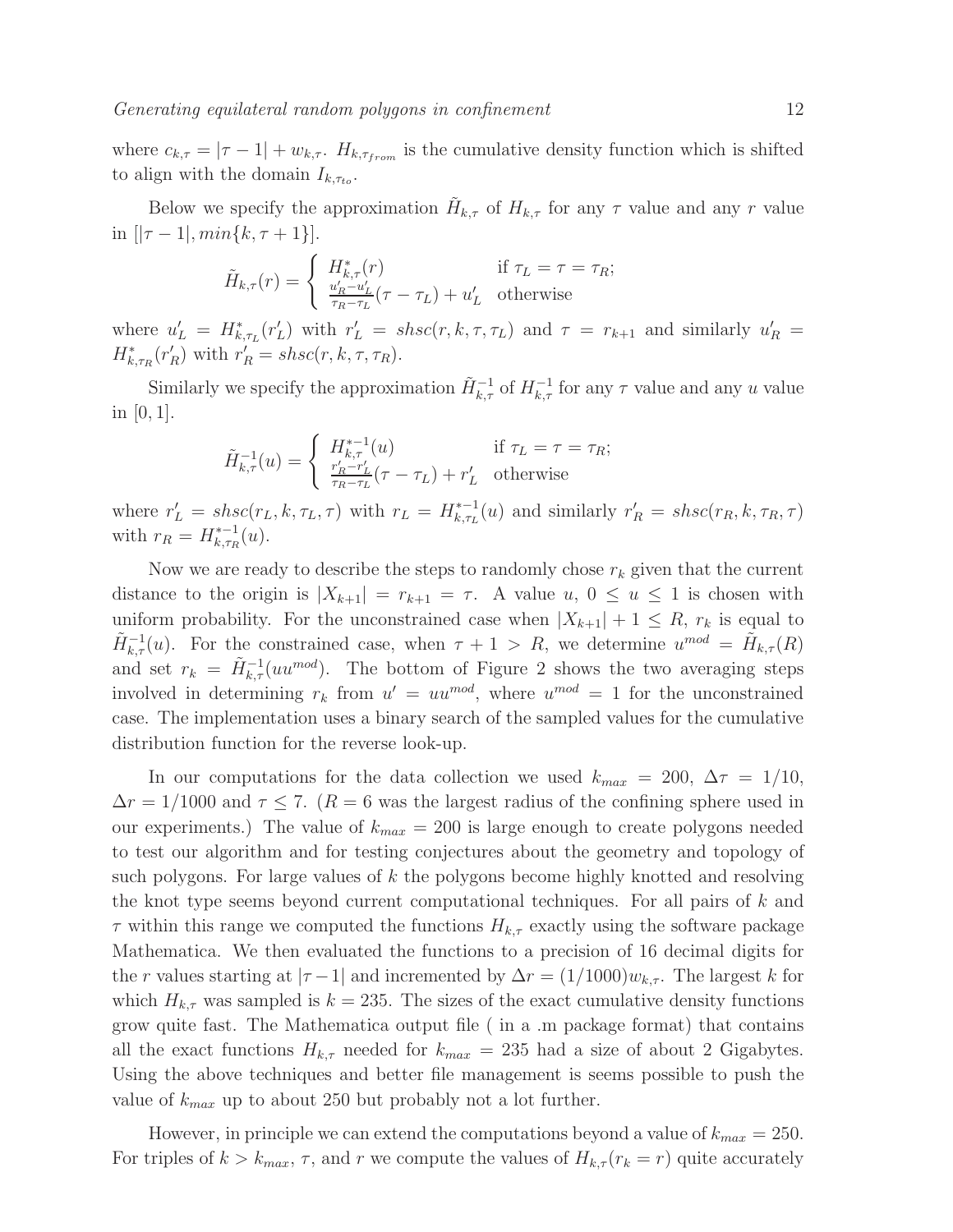using the approximation given by Lemma 2 instead of the exact integral given in Equation 3. This computation can be carried out for very large values of  $k$  since no complicated integral needs to be computed. For example, using the bound of Lemma 2 and  $k = 250$  results in an error of approximately  $5 \times 10^{-7}$  in the approximations of the functions  $f_k(X_k)$ . This error is no larger than the error introduced through the averaging procedure described in this section which is investigated in the numerical results section. For the data collection used for the results in this paper  $k_{max} = 200$  was sufficient.

#### 5. Numerical results and discussions

One of the advantages of this method is that it is very fast once the precomputing of the  $H_{k,\tau}$  has been completed. Polygon generation can be carried out very quickly, for example the generation of a single polygon with a length of  $k = 200$  took less than half a second of computing time using a normal lap- or desktop machine using the software Mathematica. The runtime growth for a polygon generation is linear with the length  $k$ however the length  $k$  is limited by the largest values for which the precomputing of the  $H_{k,\tau}$  has been completed, see Figure 3. In the numeric study described we restricted ourselves to polygons of length less than 200 for the simple reason that this range is enough to allow comparisons with other studies of polygons in confinement.



Figure 3. On the left the average runtime of polygon generation. On the right the distance of position between the exact polygon and the polygon generated using the procedure described here, see also Figure 9.

Using the algorithm described in the previous section we generated 1, 000 polygons for each of the following values of the radius of confinement R and the length of the polygon n:  $R = 1, 1.5, 2, 3, 4, 5, 6$  and  $n = 10, 20, 30, 50, 70, 90, 110, 140, 170, 199$ . For some of the sets of 1, 000 polygons we computed as a control value the average writhe and observed that it is close to zero as one would expect. For each of these collections we then computed the average crossing number (ACN). (Both of these calculations were done using the Gaussian integral formula.) In [1] it is shown that the average crossing number of a random polygon  $P_n$  in confinement with n edges grows as an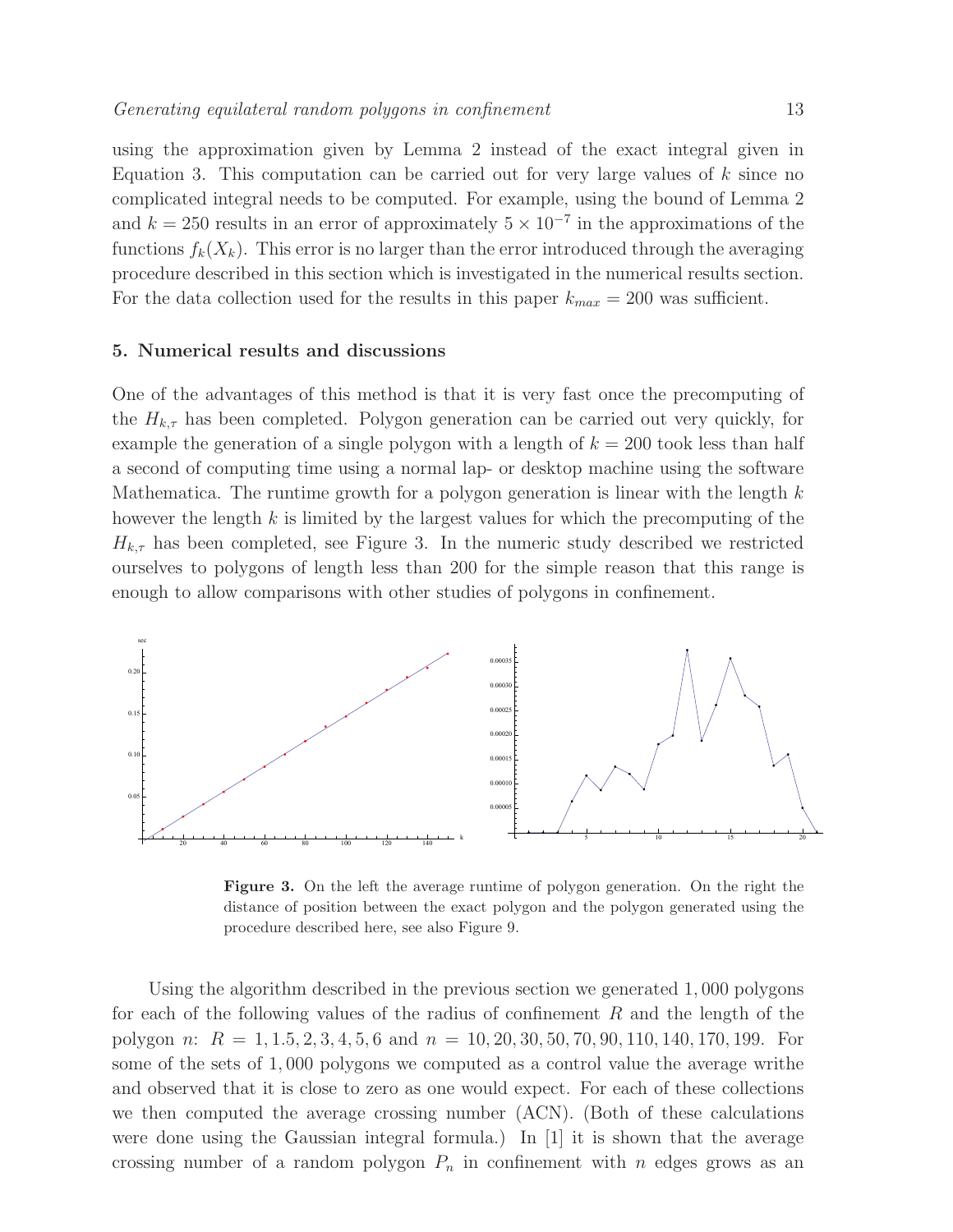$O(n^2)$  and the authors use for the average crossing number a best fit-function of the form  $y = a(R)n^2 + b(R)n \log n$ , where  $a(R)$  and  $b(R)$  are constants that depend on the radius of confinement  $R$ . Using the same fit function, we obtained excellent agreement with our data as shown in Figure 4. The  $R^2$ -values for the fits range from 0.999935 to 0.9999991. The data points for  $R = 1$  and  $n > 140$  are omitted because the large values of the average crossing number make the rest of the functions difficult to see (for example for  $n = 199$  and  $R = 1$  we obtained a mean ACN of 4173.23) and we note that the fit for the omitted values for  $R = 1$  is as good as in the rest of the data.



Figure 4. Each data points represents the average of 1, 000 randomly generated polygons. The largest function represents  $R = 1$ , the second largest  $R = 1.5$  and so on.

Figure 5 shows the values of  $a(R)$  and  $b(R)$  together with best fit functions. The best fit function for the  $a(R)$  data has a  $R^2$ -value of 0.999981 and we have  $a(R) \approx \frac{.1074}{R^{2.2955}}$ where the coefficients are rounded to the nearest 1/10000. Similarly, the best fit function for the  $b(R)$  data has a  $R^2$ -value of 0.992703 and we have  $b(R) \approx 0.140 - 0.5561e^{-R}$ where the coefficients are rounded to the nearest 1/10000.



**Figure 5.** Shown are the coefficients  $a(R)$  and  $b(R)$  together with their best-fit functions. The fit on the  $a(R)$  terms is excellent while the fit on the  $b(R)$  terms is not quite as good.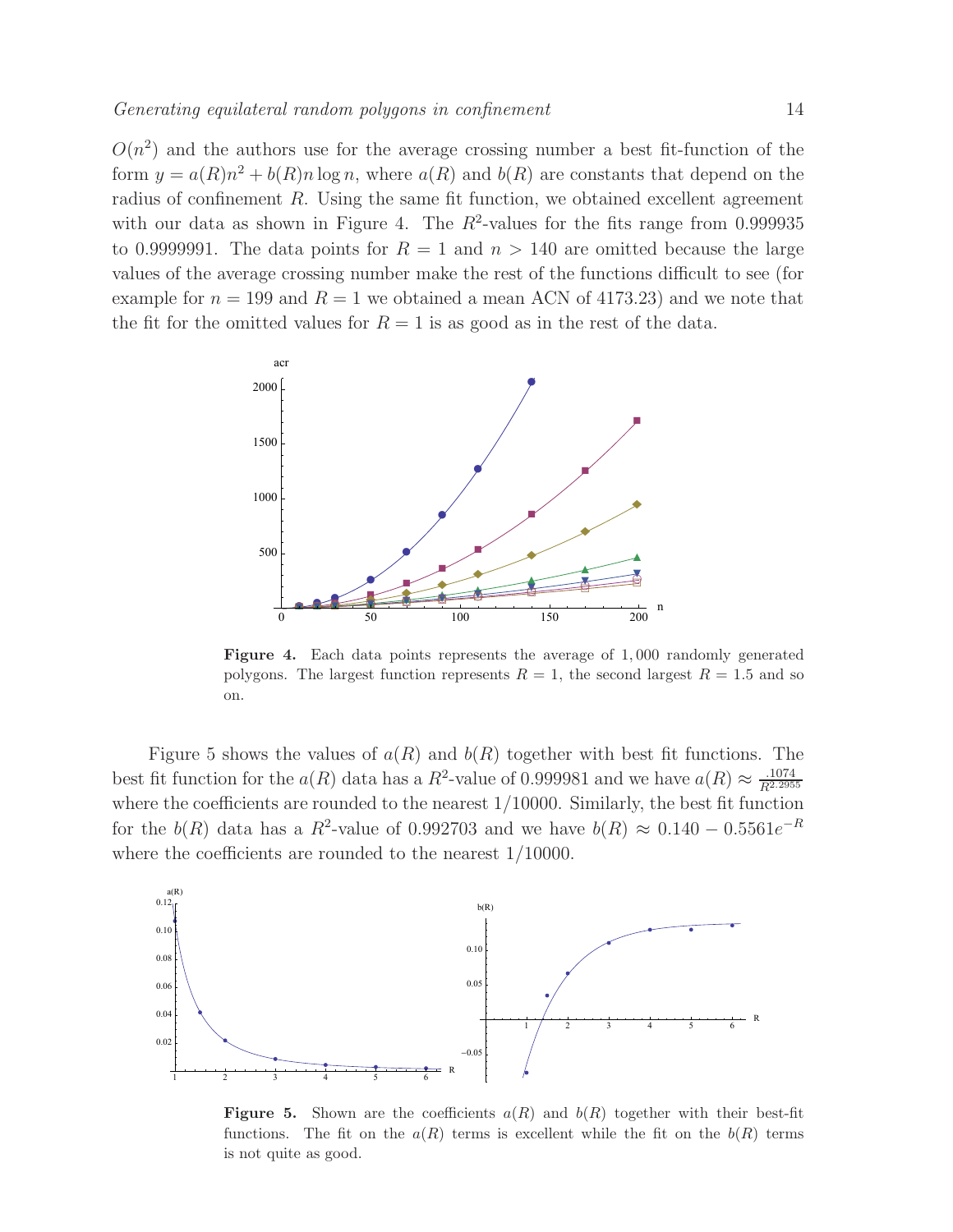One of the most difficult questions to answer is how close the distribution of our sampled polygons is to a distribution of polygons that are sampled with uniform probability. In our method we approximate the cumulative density functions  $H_{k,\tau}(r_k)$ using the two closest sample points available (for  $\tau$ ) and computing a weighted average. Unfortunately this introduces an error and we are unable to analytically find an upper bound for this error. However, we can illustrate the size of this error with an example. We consider the following: Assume that we generate polygons without confinement and that  $k = 20$  is fixed. For a fixed  $\tau = r_{k+1}$  the graph of a function  $H_{k,\tau}(r_k)$  is nontrivial only if  $|r_k - \tau| \leq 1$ , or more precisely if  $r_k \in I_{k,\tau} = [|\tau - 1|, min\{\tau + 1, k\}]$ . We can think of  $I_{k,\tau}$  as the domain of the function  $H_{k,\tau}(r_k)$ . As discussed in Section 4, for  $1 \leq \tau \leq k-1$ , the width of  $I_{k,\tau}$ , that is, the possible range for  $r_k$  values, is two. Thus for  $k = 20$  fixed, the union over all graphs of  $H_{k,\tau}(r_k)$  functions with  $\tau \leq 21$ can be viewed as a surface in a rectangular box with dimensions  $21 \times 20 \times 1$  where the unions of the domains of the  $H_{k,\tau}(r_k)$  functions forms a strip (mostly of width two) that runs diagonally across the bottom 21 by 20 rectangle of this box. Of course for values  $\tau = r_{k+1} < 1$  the width of the strip narrows due to the fact that  $r_k \in [1 - \tau, 1 + \tau]$ . Similarly, for values  $\tau = r_{k+1} > 19$  the width of the strip narrows due to the fact that  $r_k \in [\tau - 1, 20]$ . Schematically this is shown in Figure 6.



**Figure 6.** The strip in the  $(\tau, r_k)$ -plane obtained as the union of the domains where the cumulative density functions  $H_{k,\tau}(r_k)$  are non trivial.

In order to estimate the error induced by the averaging procedure when selecting one  $r_k$  value we use the following method: We create two data sets: Using  $\Delta \tau = 1/10$ we create the data set  $S_1$  of the cumulative density functions  $H_{k,\tau}(r_k)$  using Theorem 1(b). Similarly, using  $\Delta \tau = 1/40$  we create an even larger data set  $S_2$  of the cumulative density functions  $H_{k,\tau}(r_k)$ . We now use the averaging procedure and the data set  $S_1$ to create the approximate cumulative density functions  $H_{k,\tau}(r_k)$  that are contained in  $S_2$  but missing from  $S_1$ . That is in between two values of  $\tau$  in  $S_1$ , say  $\tau = s/10$  and  $\tau = (s+1)/10$  with  $s \in \mathbb{N} \cap [1, 208]$  we create three approximate cumulative density functions  $H_{k,\tau}(r_k)$  for values of  $\tau = s/10 + 1/40$ ,  $s/10 + 1/20$  and  $s/10 + 3/40$ . Let  $S_3$ be the data set that is the union of  $S_1$  and these new approximate cumulative density functions. Now the two data sets  $S_3$  and  $S_2$  both contain the same number of cumulative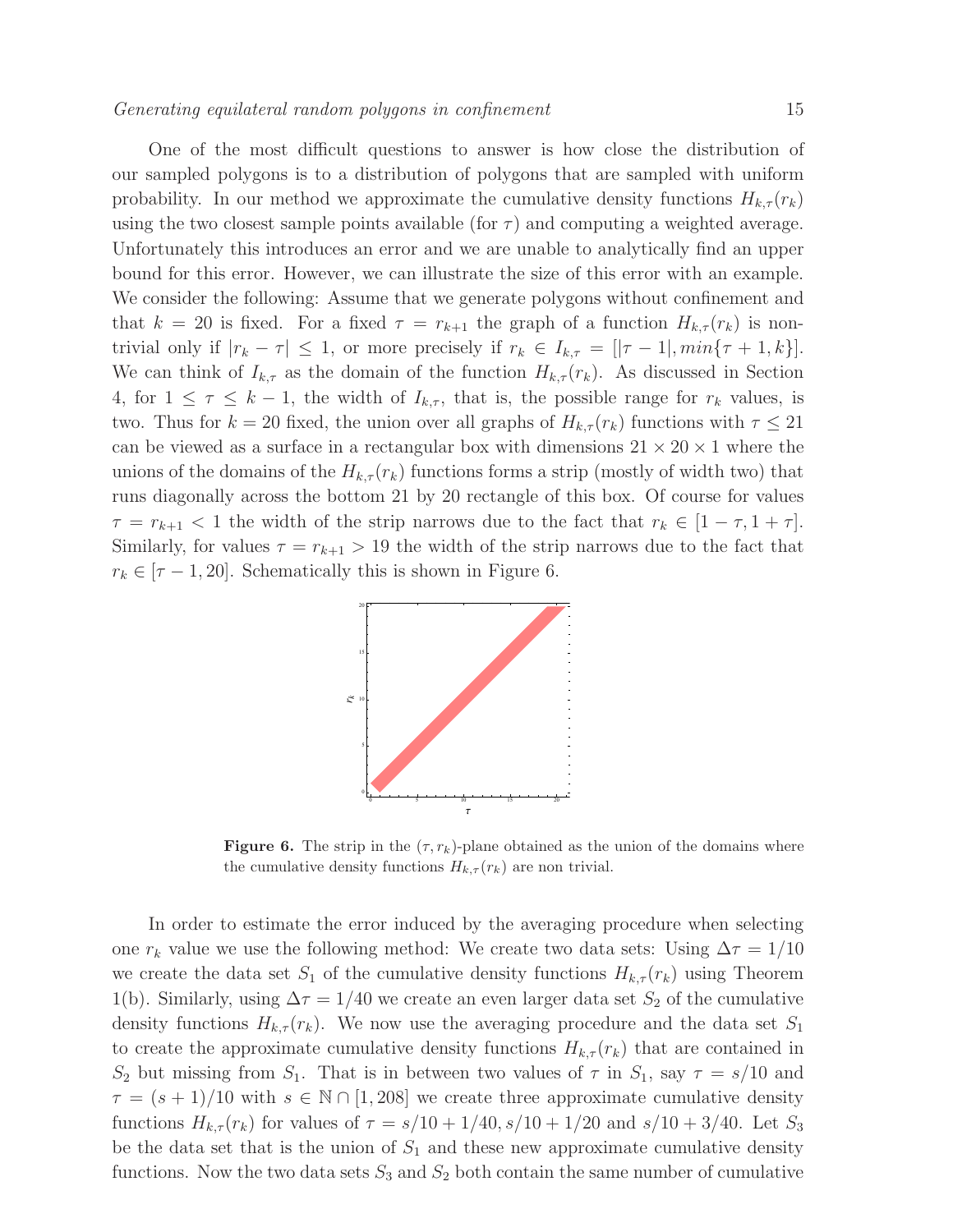density functions  $H_{k,\tau}(r_k)$  with a spacing of  $\tau = 1/40$ , where the functions in  $S_2$  are all exact while  $3/4$ th of the functions in  $S_3$  are approximations created by using the averaging procedure. After taking the difference between these two data sets we create an interpolation surface S where the difference (the error) is shown on the  $z$ -axis. The surface S projects exactly onto the strip in the  $(\tau, r_k)$ -plane as shown in Figure 6. If one would show the entire surface S then because of the scale on the  $\tau$ - and  $r_k$ -axes one could not make out any details. Therefore we elected to show only parts of this surface. Figure 7 shows the initial part of the surface S ranging from  $\tau \in [1/10, 2]$  while Figure 8 shows the part ranging from  $\tau \in [6, 8]$ .



**Figure 7.** The surface S with  $\tau = r_{k+1} \in [1/10, 2]$ .



**Figure 8.** The surface S with  $\tau = r_{k+1} \in [6, 8]$ .

The ripples in the surface are typical and are caused by the fact that whenever we use the exact cumulative density functions  $H_{k,\tau}(r_k)$  in increments of  $\Delta \tau = 1/10$  the error is zero. The initial strip contains the largest error that occurs over the whole surface S and this maximal error is about  $0.0005$ . In the middle of the surface S the parabolic shape of the error changes more to an s-shape. In the example shown in Figures 7 and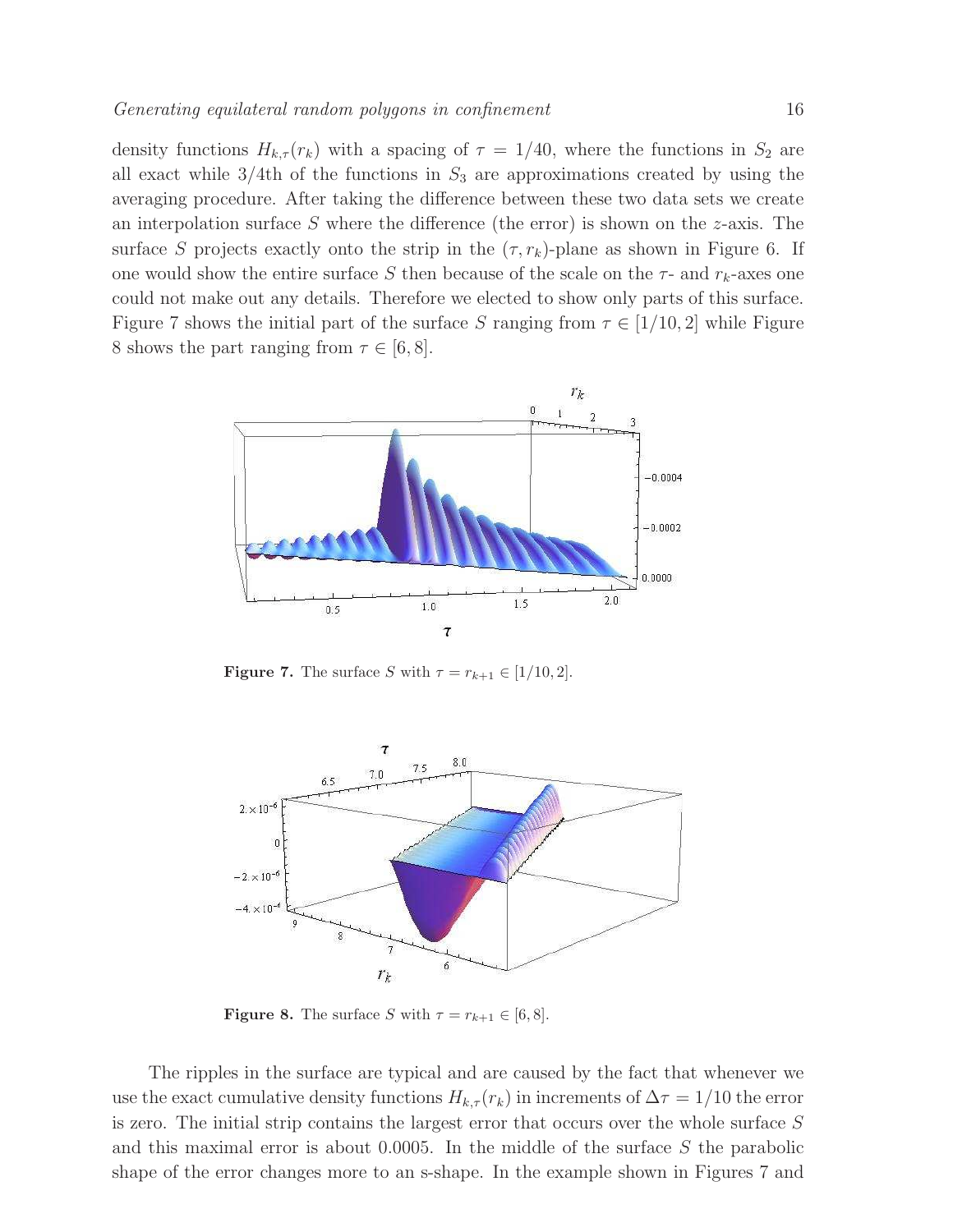8 for each cumulative density functions  $H_{k,\tau}(r_k)$  we resolve the surface with  $\Delta r_k = 0.01$ and as previously mentioned  $\Delta \tau = 1/40$ . We note that finer resolutions (using even smaller values of  $\Delta r_k$ ) have no visible effect on the surface at the scale used in Figures 7 and 8. By looking at some other values of k we claim that this example of an error surface is typical. Clearly one can reduce this error by decreasing the value of  $\Delta \tau$ . Doing this however increases the number of functions that need to be precomputed. Our choice of  $\Delta \tau = 1/10$  represents a compromise between the goals to keep the error small and to push the values of  $k$  up, while keeping the amount of precomputed data manageable. It is an open question if decreasing this error further has an effect on the sampled polygons that can actually be measured by some geometric quantity.

To estimate the error of the overall procedure we have computed a twenty step polygon in a confinement sphere of radius three in two different ways, see Figure 9. Choosing exactly the same value of  $u$  for each vertex and the same angle to choose the actual vertex  $X_k$  on the circle of potential positions, we computed a polygon using two different approaches. One approach used the averaging procedure described here and the other used an exact integral computation (which only introduces a rounding error that is the default machine precision of about  $10^{-16}$ ). In Figure 3 on the right we show the actual distances between corresponding vertices which are quite small. As can be seen, the errors made when selecting the indiviudal  $r_k$  for each step do not add up, but tend to cancel each other. While this is only one relatively short polygon (due to the difficulty of the exact calculation), it provides further evidence that our procedure yields polygons that are very close to the actual polygons that are computed with the correct probability distribution with no rounding errors.



Figure 9. On the left we show two twenty-segment polygons that are basically identical in the confinement sphere of radius three. On the right, the same two polygons with the confinement sphere. The exact computation is shown as a polygon with a tube radius of 1/50 while the approximate polygon is shown with a tube radius of 1/20. We can clearly see that the bigger radius tubes contain the smaller radius tubes.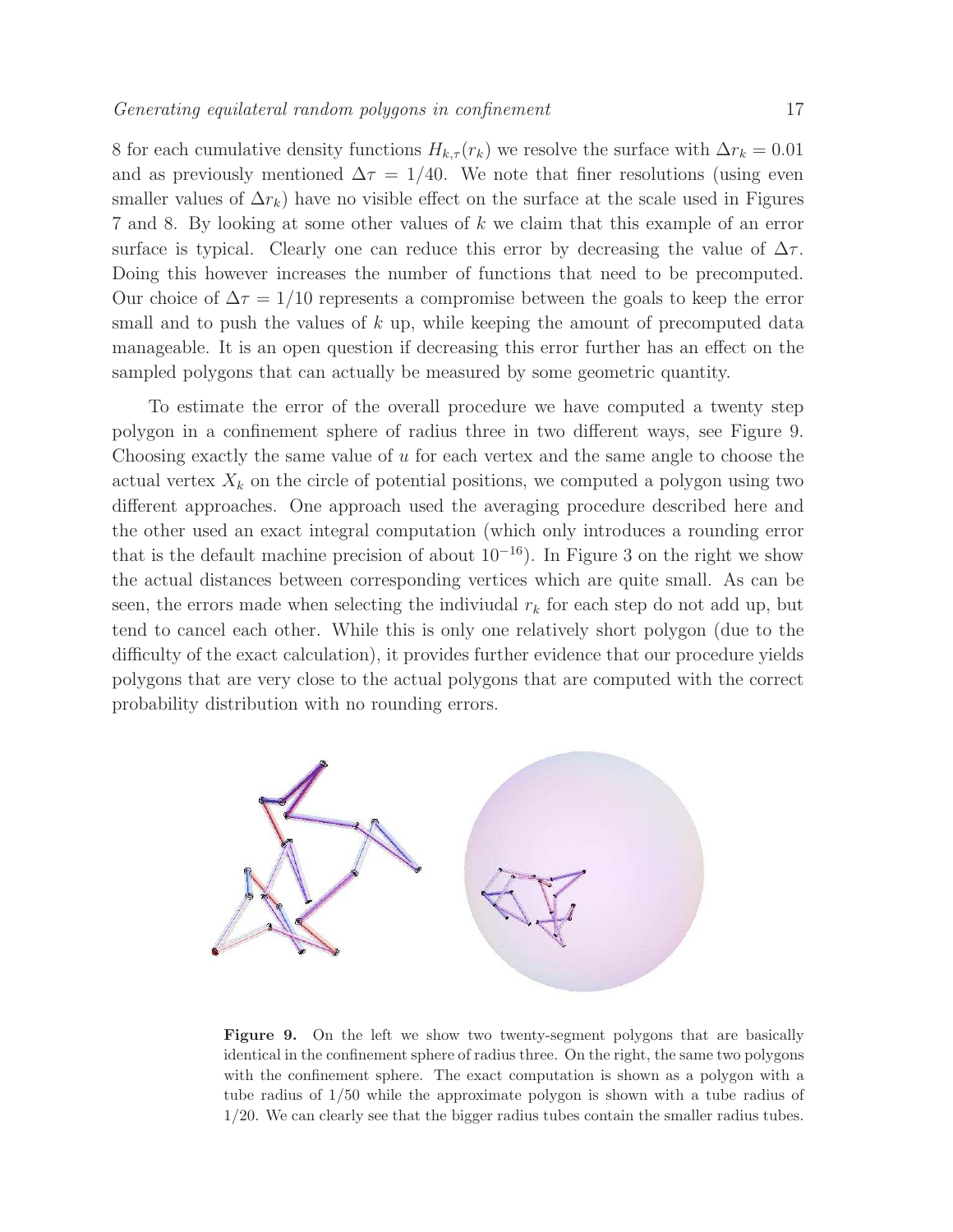# 6. Ending remarks

We end this paper with several remarks concerning some possible future studies that may stem from this paper.

Remark 1 A more realistic model for confined DNA, of course, has to consider restricting factors such as the volume exclusion effect, the bending angle and torsional rigidity restrictions. In some cases such as the bending angle and torsional rigidity restrictions, different weights may be placed on the probability distribution functions in our algorithm to achieve the desired restriction conditions, at least in the average sense. Such an approach would be fairly easy to implement. However, in some other cases such as the volume exclusion effect case, the above approach does not apply. Of course, if one considers the sampling space for such a restricted random polygon being a subset of the configuration space of all confined equilateral polygons satisfying the restriction condition, it is conceivable that an acceptance/rejection approach can be used based on our algorithm here. However, considerable work is needed to get around the computational run time issue, as it is known that the acceptance/rejection method is extremely time consuming. This shall be one area the authors will look into in their future study.

Remark 2 In the non-confined case, our generation method probably does not have much advantage over the existing methods such as the crankshaft and the hedgehog methods since these methods are quite effective. We also suspect that no significant difference can be detected if one compares the various (geometric or topological) characteristics of polygons generated using our method and other methods in the case of confinement, as our limited numerical study on the mean ACN indicates. However, to reach a more reliable conclusion, comparisons using topological characteristics such as knot spectrum are needed. Such a study is computation intensive in nature and exceeds the scope of this paper. The authors do intend to carry out such a study in the future.

Remark 3 In this paper, we have set the starting point of the equilateral polygon at the center of the confining sphere. This is purely for the sake of convenience. Although some technical details have to be addressed under a more general setting when the starting point does not coincide with the center of the confining sphere, the basic idea in our approach still applies and we do not foresee that this poses as a big problem. A more interesting question here is, if we choose a different starting point for the polygon within the confining sphere, what kind of effect (if any) does this have on the overall geometric and topological characteristics? This is also a direction for future study.

# Acknowledgments

This work is supported in part by NSF Grants #DMS-0920880 and #DMS-1016460 (Y Diao), and by NSF grant  $#DMS-1016420$  (C. Ernst, A. Montemayor and U. Ziegler).